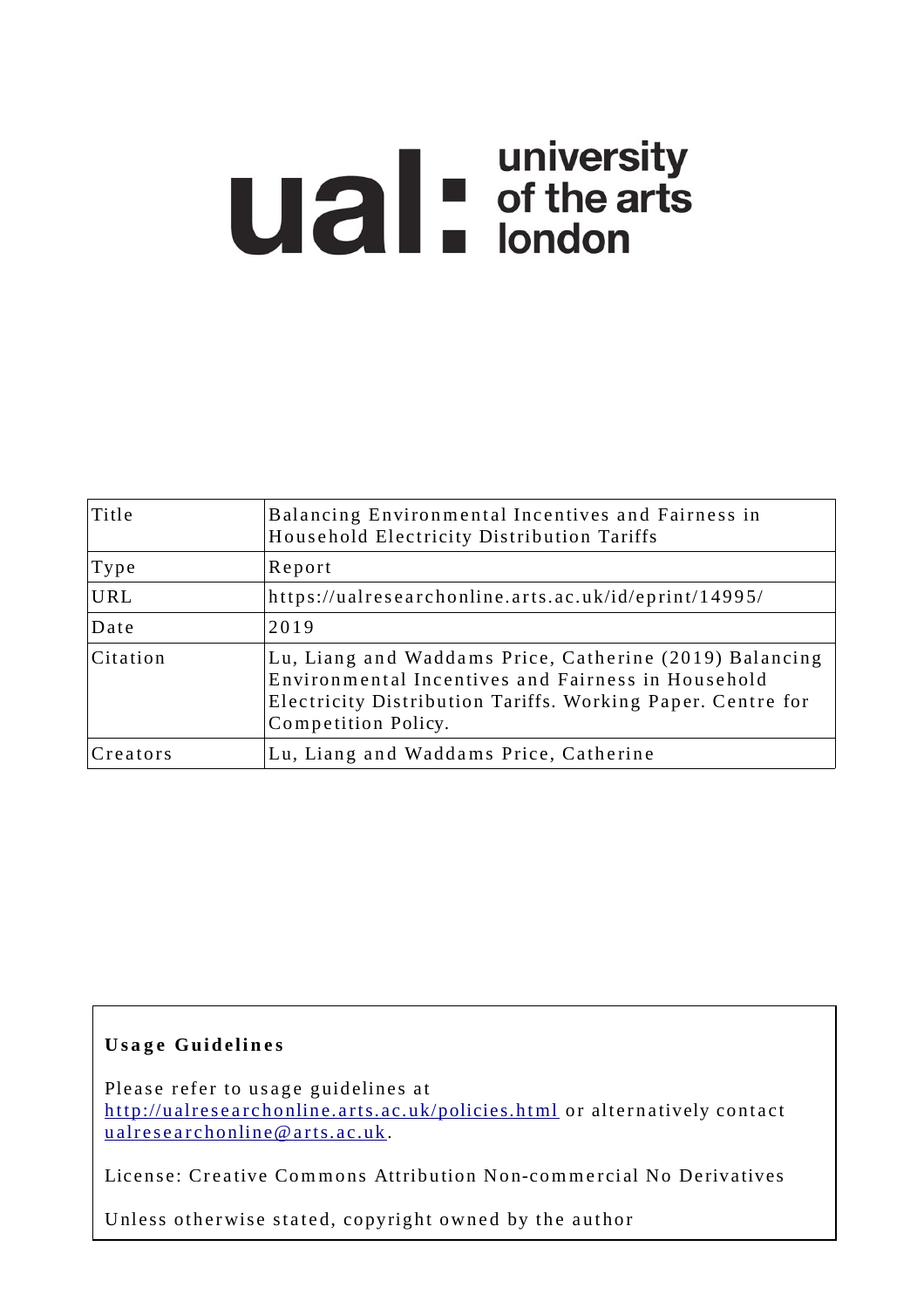



# Balancing Environmental Incentives and Fairness in Household Electricity Distribution **Tariffs**

Liang Lu & Catherine Waddams Price Centre for Competition Policy Norwich Business School University of East Anglia

# **CCP Working Paper 19-6**

### **Abstract**

Adapting energy distribution systems to new patterns of energy generation and usage often creates tensions between environmental and equity objectives by challenging traditional distributional arrangements and associated charging methodologies. We discuss the principles of fairness and efficiency which might be applied to designing tariffs for residential consumers with self-generation opportunities, and identify the main examples of charging methodologies used in practice. Based on this experience, we develop a stylised model to simulate the effects of a wide range of tariff designs on households with diverse energy use profiles and ability to self-generate. We observe a clear trade-off between incentives to self-generate and distributional concerns across tariff scenarios and show how a net metering scheme may aggravate the trade-off.

**Contact Details:** 

Liang Lu [liang.lu@uea.ac.uk](mailto:liang.lu@uea.ac.uk)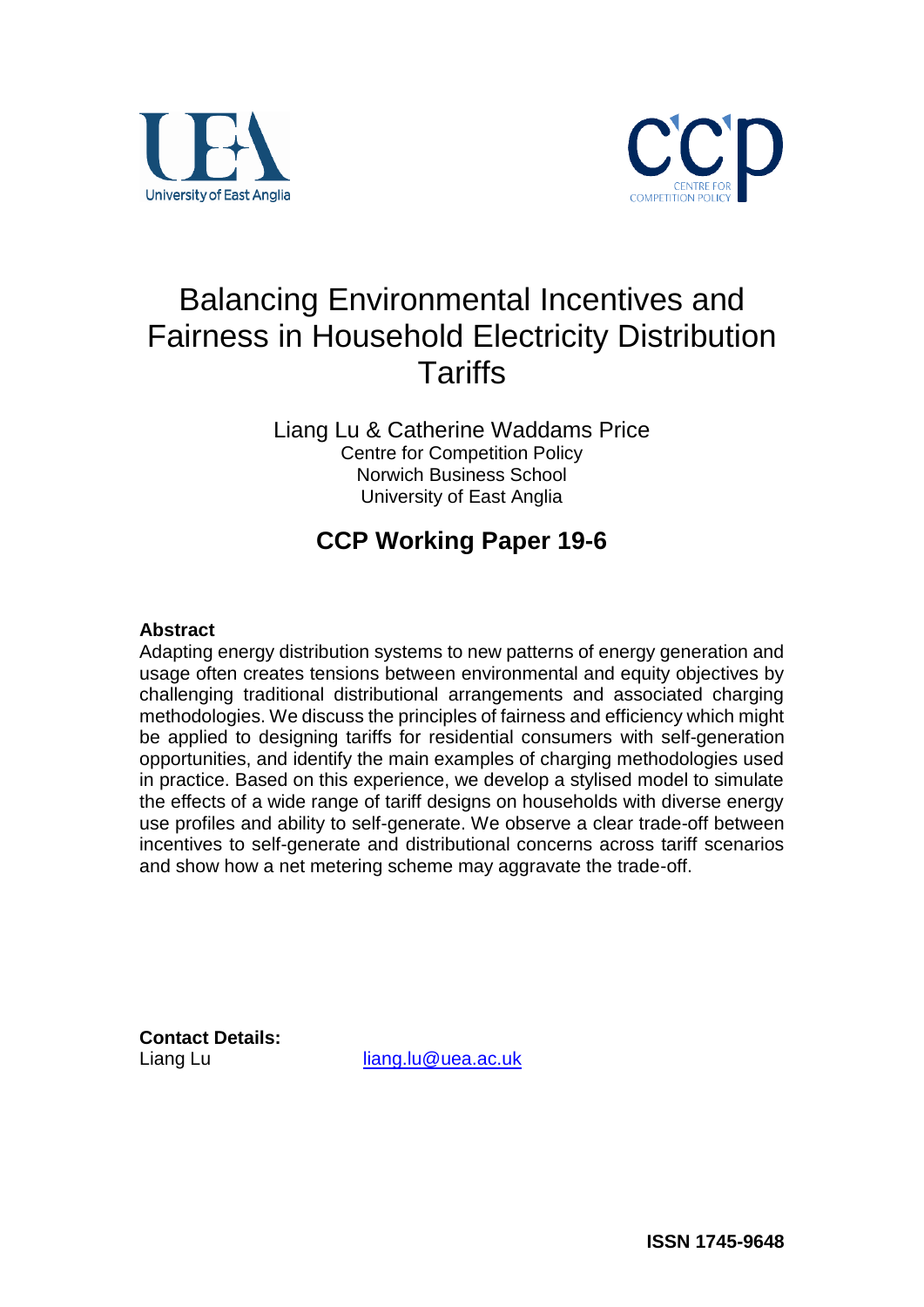# **Balancing environmental incentives and fairness in household electricity distribution tariffs**

Liang Lu and Catherine Waddams Price\* Centre for Competition Policy and Norwich Business School University of East Anglia

28 August 2019

### Abstract

Adapting energy distribution systems to new patterns of energy generation and usage often creates tensions between environmental and equity objectives by challenging traditional distributional arrangements and associated charging methodologies. We discuss the principles of fairness and efficiency which might be applied to designing tariffs for residential consumers with self-generation opportunities, and identify the main examples of charging methodologies used in practice. Based on this experience, we develop a stylised model to simulate the effects of a wide range of tariff designs on households with diverse energy use profiles and ability to self-generate. We observe a clear trade-off between incentives to self-generate and distributional concerns across tariff scenarios and show how a net metering scheme may aggravate the trade-off.

Key words: Distributed Generation; Electricity; Fairness; Network; Renewables; Tariff JEL codes: D61; L51; L94; L97; Q41; Q42

<sup>\*</sup> Liang Lu [\(liang.lu@uea.ac.uk\)](mailto:liang.lu@uea.ac.uk) and Catherine Waddams Price [\(c.waddams@uea.ac.uk\)](mailto:c.waddams@uea.ac.uk)

This paper is based on the report 'Designing distribution network tariffs that are fair for different consumer groups', commissioned by the Bureau Européen des Unions de Consommateurs (BEUC), available at: [http://competitionpolicy.ac.uk/documents/8158338/284065The /CCP+report+for+BEUC.pdf/8aeb45ae-3e8b-](http://competitionpolicy.ac.uk/documents/8158338/28406552/CCP+report+for+BEUC.pdf/8aeb45ae-3e8b-9b81-0441-65a940406ba3)[9b81-0441-65a940406ba3.](http://competitionpolicy.ac.uk/documents/8158338/28406552/CCP+report+for+BEUC.pdf/8aeb45ae-3e8b-9b81-0441-65a940406ba3) We are grateful for the financial support of BEUC for the original work. The views and statements expressed in this paper reflect the authors' own views.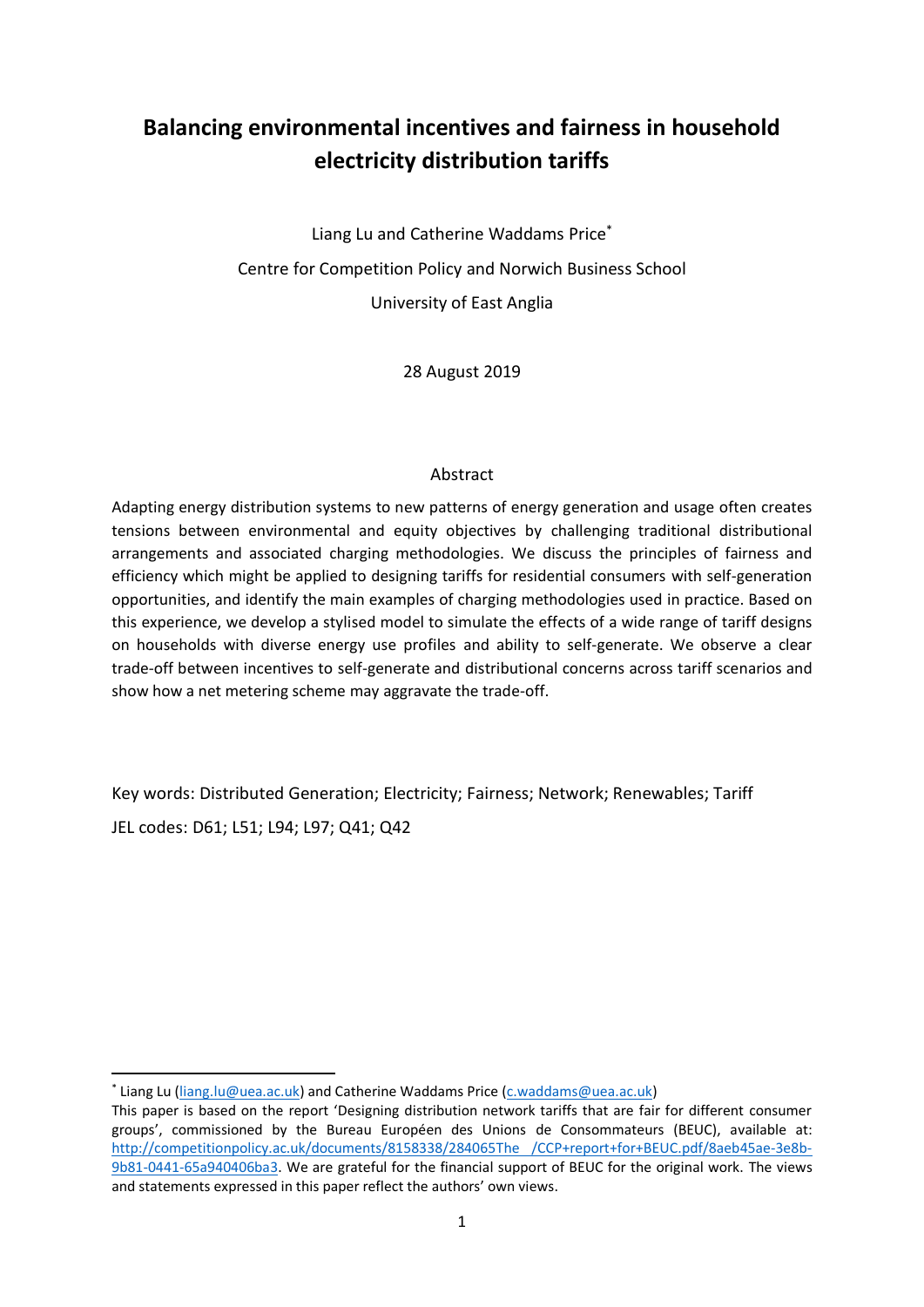### **1. Introduction**

New ways of generating and using electricity require significant reform of the inherited distribution system, raising questions of how to recover the costs both of the new investment required and of assets from traditional networks which may become wholly or partially 'stranded'. We explore the inherent tension between providing appropriate incentives to those who can respond by taking initiatives necessary for future development, while protecting those who are unable or unwilling to respond to such incentives, at least in the short term, from excessive burdens. We describe a range of representative tariffs currently being levied or introduced, and simulate their effects on households with different demand and supply characteristics in a hypothetical system which must recover total distribution costs.

Distribution network costs typically form 20-30% of household bills in Europe<sup>1</sup> and the US (Burger et al., 2019), and cover local, lower voltage distribution services rather than higher tension transmission. Electricity distribution has been revolutionised by a range of technological innovation, in particular distributed generation and electric vehicle charging. By adopting renewable energy systems such as solar photovoltaic (PV) to generate their own electricity, households both make an important contribution to the transition towards cleaner energy, and enhance the flexibility potential of the distribution network (Cohen et al., 2016). If households use less electricity at times of system peak, they may generate savings to the distribution system both in the short term, and for longer term investment requirements. Various incentives<sup>2</sup> have encouraged renewable energy generation by households<sup>3</sup>, many incorporating a rather crude relationship with the associated cost savings, where a simple message may be an important part of encouraging adoption in the early stages of innovation. For example, net metering schemes that typically oblige utilities to buy any excess generation may charge very little for use of the distribution system to consumers who selfgenerate across the billing period. Such schemes have been introduced in the early stages of solar PV adoption in Australia, Europe and the US (Cohen and Khermouch, 2013).

However such generous incentive schemes to encourage adoption may leave any legacy and fixed forward-looking costs of the system uncovered, so either the Distribution System Operators experience falling revenue, or the costs may need to be recovered from a smaller base of households who have not installed micro-generation. Some of these non-adopters may have been excluded from participation by lower income, wealth or dwelling rights. Ironically, such issues are exacerbated if the incentives have successfully stimulated extensive solar PV penetration, and tariffs feature a high component of per kWh charge (Simshauser, 2016; Pollitt, 2018). Indeed the coexistence of distributed generation and volume-based network tariffs triggers discussions on distributional fairness even in the absence of net metering schemes (Burger et al., 2019).

This paper explores the distributional impacts of different tariff structures by simulating bills under each tariff for 'notional' households whose energy use profiles and ability to self-generate vary, within a stylised model where the costs of the distribution system are held constant. We observe a clear trade-off between incentives to self-generate renewable energy and distributional

<sup>&</sup>lt;sup>1</sup> See, e.g., [https://www.ofgem.gov.uk/data-portal/breakdown-electricity-bill.](https://www.ofgem.gov.uk/data-portal/breakdown-electricity-bill)

<sup>&</sup>lt;sup>2</sup> The incentive scheme concerned in this paper is net metering. For an analysis on how some other measures such as feed-in tariffs can facilitate renewable energy generation growth see Carley et al. (2017).

<sup>&</sup>lt;sup>3</sup> This paper refers to solar PV as the typical self-generation technology and does not discuss how incentive schemes may differ by technology. For an analysis on technology-neutral and technology-specific schemes, see Lehmann and Söderholm (2018).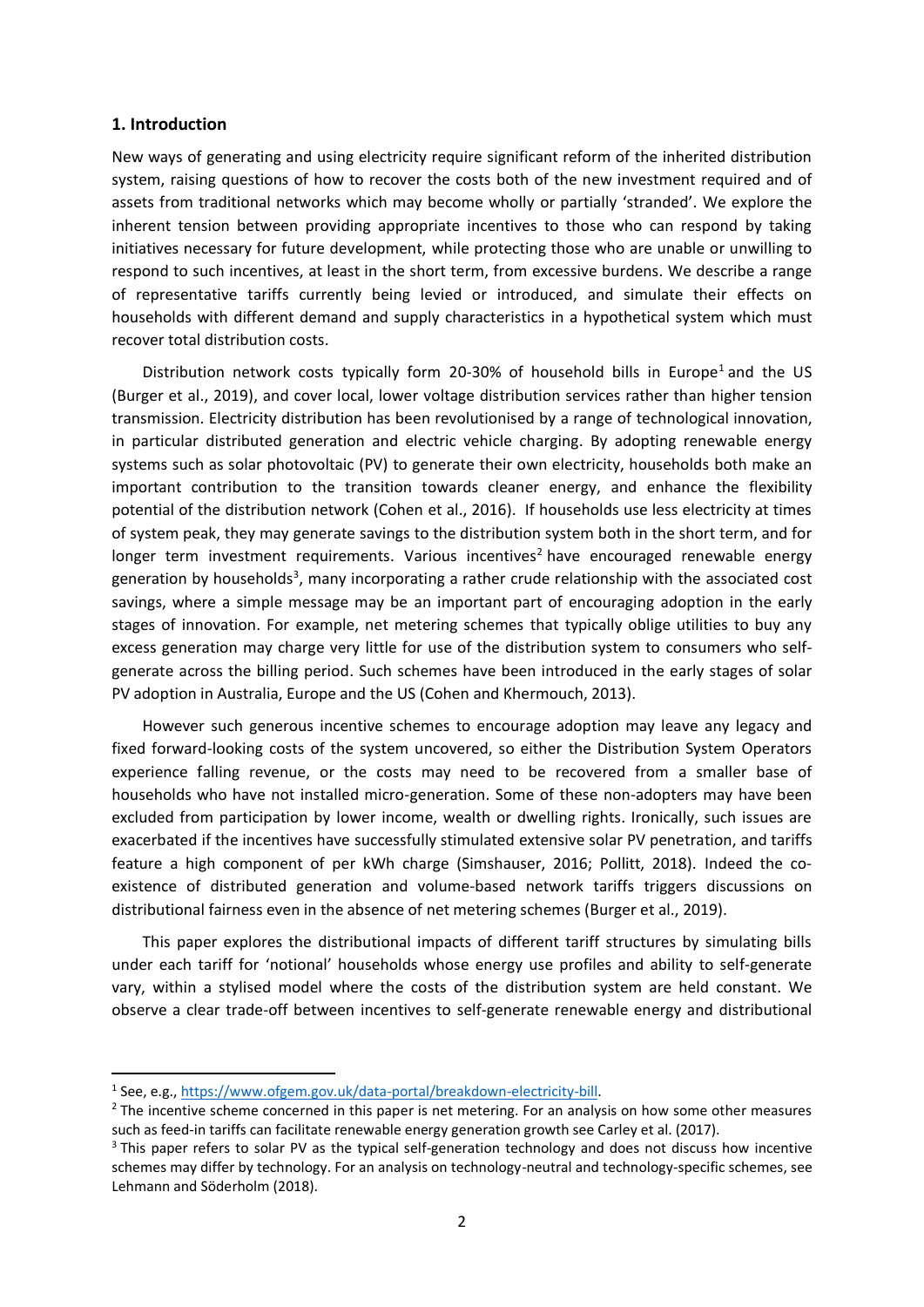concerns across different tariff scenarios, and demonstrate how a net metering scheme may interact with tariff scenarios to aggravate the trade-off.

The timeliness of this analysis is demonstrated by the European Commission's<sup>4</sup> recent call for "a fair deal for consumers", alongside an increase both in energy efficiency and in the share of renewable sources (European Commission, 2016a). The proposals show the opportunities and challenges facing distribution networks, and highlight potential conflicts between sustainability, cost recovery and fairness. Resolving these tensions is essential to achieve a smooth transition to cleaner energy.<sup>5</sup> In the UK, the Office of Gas and Electricity Markets (Ofgem) has consulted on removing certain incentive schemes for distributed generation and changes to network tariffs that recover both forward-looking and residual costs "so that costs are shared fairly now and in the future".<sup>6</sup> Similar conflicting objectives are experienced in the US (Borenstein, 2016). Our findings offer some insights on tariff choices.

The paper proceeds as follows. Section 2 reviews relevant concepts of fairness and associated literature on designing distribution network tariffs. Section 3 summarises the major existing charging methodologies and their applications, both in Europe and in North America, before presenting the framework for our simulation analysis. Section 4 presents and discusses the results, and Section 5 concludes.

### **2. Concepts of fairness and relevant literature**

Fairness is often linked to cost reflectivity, which can be seen as economically efficient from two perspectives. From the network point of view, if a consumer pays the costs of her supply, her participation is neither a burden nor a bonus for the rest of the network. From her individual perspective, she makes decisions about consumption (in this case whether to become connected to, stay connected to, and use the distribution network, at what times and on what terms and whether to install and use self-generation system) according to the costs that she imposes on the network. It follows that a 'fair' price paid by a network user should reflect the additional (or marginal) cost imposed on the network. Such marginal cost pricing should in principle apply to all margins, including those for recovering the costs of initial connection, maintaining connection, providing sufficient capacity to meet maximum demand on the system and transporting the electricity at times of varying congestion. Prices based on long-run marginal costs are more stable and provide longterm investment signals, while those based on short-run marginal costs send signals for efficient short-run consumption decisions and are particularly important if network capacity is itself fixed and liable to congestion so that demand management may be required (Borenstein, 2016).

However, marginal cost pricing may not achieve full recovery of electricity distribution costs for three main reasons. First, distribution networks exhibit economies of scale and/or density, i.e. average costs are lower, the more consumers are attached to the system, and are therefore above the marginal cost of supply. Second, some 'unallocated' costs may be difficult to categorise because they are not attributable to any particular activity or user. Third, there may be 'legacy' costs

<sup>4</sup> [https://ec.europa.eu/energy/en/topics/energy-strategy-and-energy-union/clean-energy-all-europeans.](https://ec.europa.eu/energy/en/topics/energy-strategy-and-energy-union/clean-energy-all-europeans)

<sup>5</sup> The Council of European Energy Regulators (CEER) (2018) reflects this priority in its own strategic objectives, namely to "build consumer confidence in the market by ensuring all consumers benefit in a fair way, notably through the efficiency of the network tariff, and promote the participation of consumers without discrimination between consumers/prosumers."

<sup>&</sup>lt;sup>6</sup> See [https://www.ofgem.gov.uk/publications-and-updates/targeted-charging-review-minded-decision-and](https://www.ofgem.gov.uk/publications-and-updates/targeted-charging-review-minded-decision-and-draft-impact-assessment)[draft-impact-assessment.](https://www.ofgem.gov.uk/publications-and-updates/targeted-charging-review-minded-decision-and-draft-impact-assessment) This particular consultation focuses on residual charges, while our analysis also includes forward-looking costs.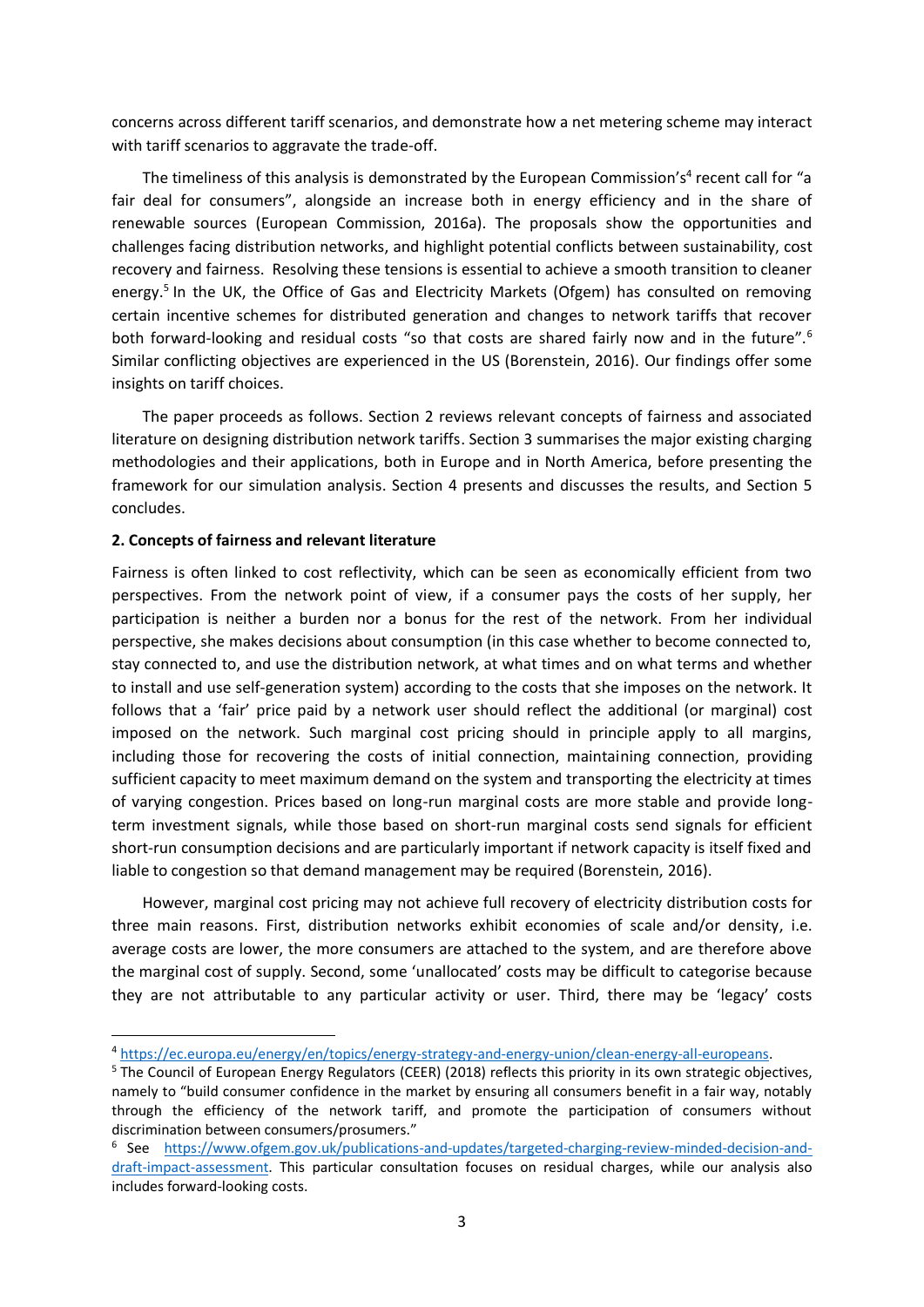inherited from past system design, which are not affected by users' current decisions, widening the gap between forward-looking marginal and average costs.

One traditional approach to identify the 'optimal' departure from marginal cost pricing to recover full costs is based on minimising demand distortions, so price reflects the demand responsiveness or elasticity of an individual user (or a group of users). Such Ramsey pricing (1927) almost always raises significant distributional concerns, since it imposes price discrimination, and charge higher mark-ups for 'essential' consumption (where demand is less responsive, and therefore 'distorted') than for more discretionary consumption. Moreover, like many necessities, electricity expenditure increases with income, but less than proportionately, so that low-income households tend to devote a higher proportion of their expenditure to energy than do high-income households (Levell and Oldfield, 2011; Deller and Waddams, 2015). $^7$  Therefore, even uniform percentage increases in price impose a higher proportionate burden on the low-income households. Introducing a fixed charge would be even more regressive.<sup>8</sup>

Distribution networks have traditionally been dominated by users relying exclusively on the network for electricity supply, and costs have been mainly recovered through a volume-based charge. Since users within a certain group have previously tended to have similar electricity demand profiles, the use of volume-based tariffs could be justified, even though it did not directly reflect the capacity-driven nature of network costs (Azarova *et al*., 2018). As supply and demand patterns change, and the relationship between peak and volume demand diverges, tariffs need to become more reflective of peak demand as the main driver of network costs (Eurelectric, 2016), and a flat volumetric rate is unlikely to be efficient or 'fair'.<sup>9</sup> Some studies find that most households with solar PV remain connected to the grid and use only slightly less peak capacity than the other households (Simshauser, 2016), while others argue that under the current centralised system small scale generation would entail efficiency losses that can increase, rather than decrease, costs (Schill et al., 2017). A number of relevant questions thus arise: is it fair for users who impose different costs on the network to pay the same price? Is it fair for users who self-generate and remain connected to the grid to receive substantially lower bills when they may make similar demands on the system's capacity at peak as other users? Is it fair that as a result of lower bills for micro generators, others pay more?

Capacity-based and Time-of-Use (ToU) tariffs may be appropriate instruments to resolve some of the conflicting objectives. Since higher network costs are associated with peak demand, capacitybased and ToU tariffs, each associated (in different ways) with peak demand, can give more appropriate cost signals than a flat volumetric tariff, helping to optimise the use of networks and enhance flexibility. They can also neutralise the impact of variations in volumetric consumption on DSOs' revenues as adoption of renewable energy systems grows, and so mitigate or avoid crosssubsidy between consumer groups.

 $7$  European Commission (2016b) states that "In 2014, the lowest income households in the EU spent close to 9% of their total expenditure on energy." See [http://europa.eu/rapid/press-release\\_MEMO-16-3986\\_en.htm.](http://europa.eu/rapid/press-release_MEMO-16-3986_en.htm) 

<sup>&</sup>lt;sup>8</sup> General taxation can be another way to meet the difference and might be viewed as fair in the sense that the tax and benefits system of a country would presumably be designed to reflect the distributional priorities. However taxes themselves cause inefficiencies elsewhere in the economy, and support of energy systems through taxation raises issues of state aid. They are also challenging to administer if distribution systems are privately owned.

<sup>9</sup> Currently distribution tariffs for households in the Europe are mainly based on volumetric usage, not peak demand.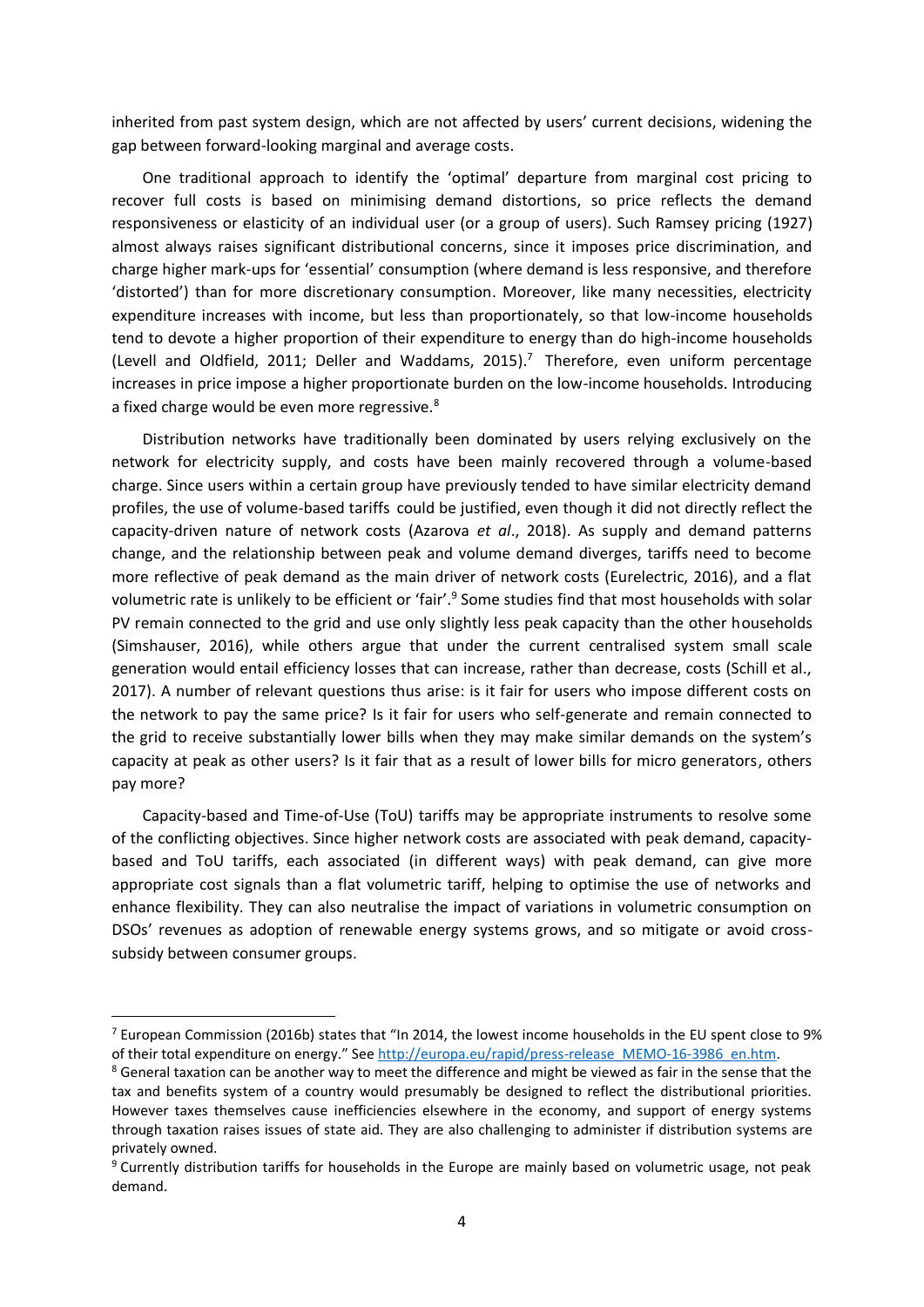There are other aspects of tariff design and reform that are relevant to distributional justice  $^{10}$  . For example, it could be argued that any cost allocation should lead to neither sudden and sharp increases, nor significant fluctuations, in bills, because this would 'cloud' the price message and the efficiency characteristics of consumer response. Similarly it could be argued that the bills of consumers within the same tariff class should change by similar amounts, and any changes should not disadvantage consumers who are poor and vulnerable, unless adequate support can be provided, either through tariffs or other means.<sup>11</sup> This latter requirement may be a particular challenge when previous tariffs have not been broadly cost-reflective, or if changes on the demand or supply side result in substantial alterations in the nature and pattern of costs.

The relevant literature on network cost recovery can be considered in three broad groups. The first group considers the principles of charging, some of which we have discussed earlier on, particularly where there are stranded or residual costs. Borenstein (2016) provides an excellent review of the concepts of fairness involved in enforced departure from efficient pricing as represented by social marginal costs, for example through recovery of fixed costs, and identifies potential tensions between raising prices in a way that minimises demand distortions and taking account of potential adverse distributional effects across the whole electricity supply chain.

The second group explores the application of such principles across the entire electricity supply chain, taking account of changing supply and demand patterns. Several papers apply the principles of fairness and cost reflectivity as the electricity sector changes from a traditional centralised system to one employing new distributed technologies. Pérez-Arriaga et al. (2017) focus on the importance of prices to guide the individual decisions of network users and the need to reduce inefficient barriers and wasteful competition. They propose that tariffs should be technology neutral and symmetrical, with improved granularity of signals in terms of time and location, and that residual costs should not affect incentives. Batlle et al. (2018) and Burger et al. (2019) both follow their discussions of general principles with proposals to redesign two specific tariffs, in Spain and the US, recommending a compromise between efficient price signals and distributional impacts.

The third group focuses on the electricity distribution part of the supply chain, focusing on forward-looking costs or those inherited from past decisions, or both. The increasing significance of distributional issues in solar PV incentives as adoption rates increase is emphasised by Pollitt (2018), who draws attention to the more general difficulty of meeting efficiency, revenue recovery and distributional objectives simultaneously. Eid et al. (2014) emphasise the need for clearer incentives for solar PV, and consequent distributional concerns for those without such facilities who do not benefit from lower bills. Simshauser (2016) focuses on rate instability, and recommends a capacitybased demand charge as an efficient, cost-reflective, stable and equitable pricing mechanism within a rate-of-return based regulatory structure. Passey et al. (2017) focus on how demand charges can be adjusted to increase their cost reflectivity. Brown et al. (2015) review a wide range of tariffs to ensure economic efficiency in distribution network services, incorporating both efficient long-run marginal costs and recovery of residual costs, and highlight the potential tension between efficiency and cost recovery, echoing other papers in appealing for greater transparency in how these objectives are balanced. Schittekatte et al. (2018) focus on recovering sunk network costs without distorting consumer response and investment incentives for distributed generation, again

 $10$  For some other alternative interpretations of fairness, see Brown et al. (2015).

<sup>&</sup>lt;sup>11</sup> For example, through the use of social tariffs. While social tariffs will not be discussed in the rest of this paper, the idea is that, regardless of the provision of social tariffs, it may be desirable if the overall distribution tariff design could reflect some considerations of fairness and equity.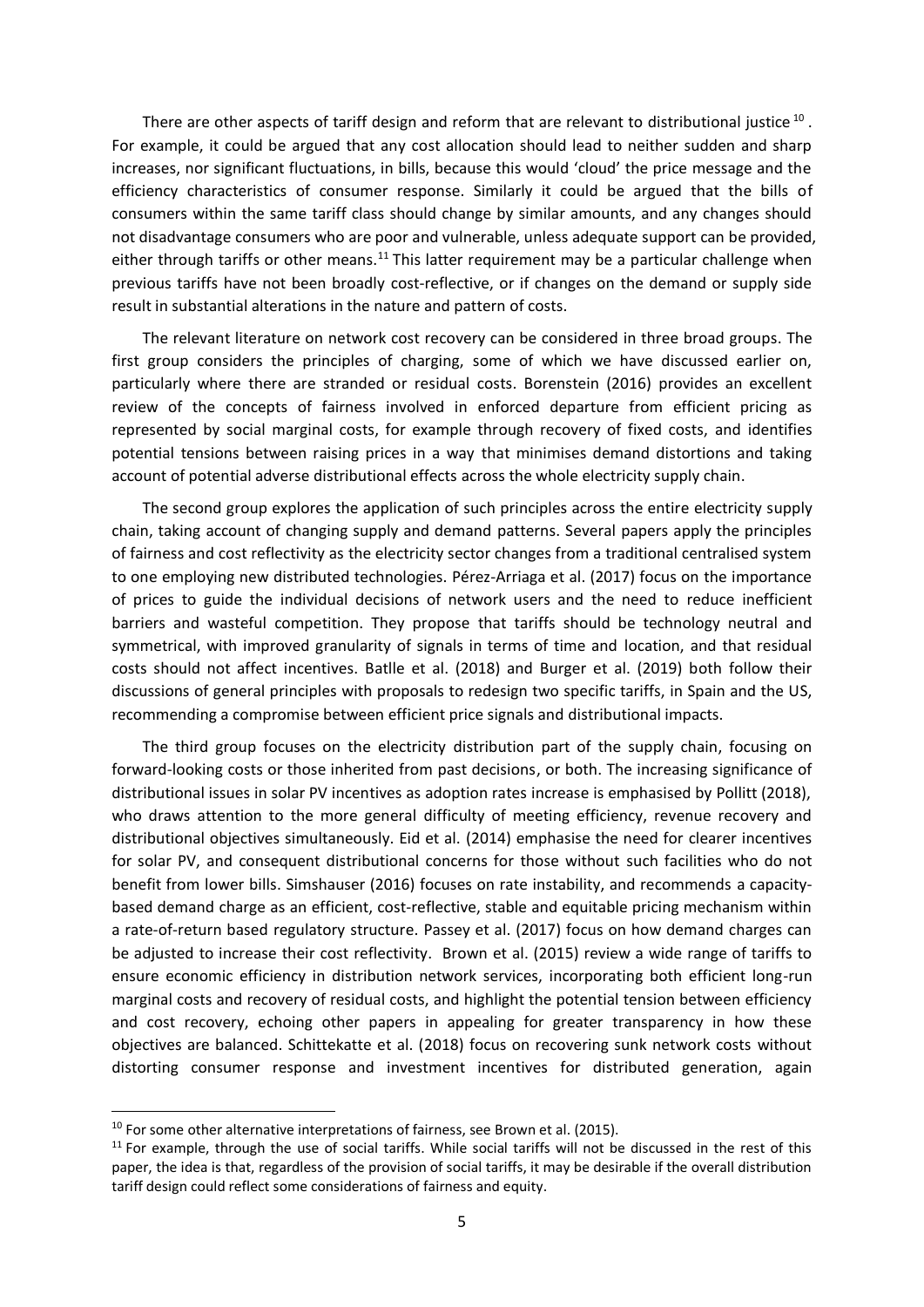emphasising the increasing challenges as systems mature, and identify both efficiency and fairness issues.

In terms of methodology, a number of studies have simulated outcomes to explore the effects of network tariffs on household bills, either using hypothetical households or actual consumption data from a sample of households. Brown et al. (2015) and Azarova et al. (2018) examine distributional effects of electricity tariffs, but do not consider the possibility of distributed generation. Burger et al. (2019) consider distributed generation and analyse bill impacts of tariffs across different socioeconomic groups, but do not consider net metering. Compared to the few studies analysing the combination of net metering and tariff design (Eid et al. 2014; Picciariello et al., 2015; Schittekatte et al. 2018), our simulation covers a wider range of tariff scenarios drawn from principles and experience, and directly demonstrates the trade-off in the absence and presence of net metering. This allows us to examine policy changes beyond separating net metering and volumetric charges (or removing net metering), and to address the core issue of designing fair network tariffs that are future-proof. We suggest that such tariffs are likely to contain multiple components (with the volume component being moderate) and/or a ToU element.

### **3. Developing a stylised tariff design model from current distribution tariffs**

This section assesses a series of stylised network tariffs for recovering distribution network costs, based on the principles and context discussed in previous sections. The choice of stylised tariffs are based on a number of representative tariffs already in use or proposed.

### 3.1 Tariff scenarios

Network tariffs generally vary according to tariff classes<sup>12</sup>, tariff components, and charging bases.<sup>13</sup> Most current network tariffs reflect three main components, used either alone or in combination: fixed ( $E/$ period); capacity ( $E/KW$ ); and volume ( $E/KW$ h). Fixed component tariffs are commonly known as standing service charges<sup>14</sup>, and are independent of consumers' maximum demand and consumption volume. Capacity component tariffs charge consumers for the availability of a maximum load, either *ex ante* (based on the maximum contractual capacity), or *ex post* (based on consumers' actual peak demand over a period) or a mixture of both. Volume component tariffs charge consumers according to their total usage of electricity from the grid.

Within each component, charges may be linear or non-linear.<sup>15</sup> ToU tariffs charge different prices per volume of electricity consumed at different times of the day, week or year (e.g. peak, shoulder, off-peak), and provide an alternative approach to charging directly for capacity. Static ToU tariffs pre-define the charging time periods and rates, which remain fixed until the next adjustment;

<sup>&</sup>lt;sup>12</sup> Tariff classes can be defined by voltage level (kV) as a measure of capacity (e.g. high, medium or low), customer types (e.g. household or industrial), metering (e.g. whether metered or unmetered and type of meter), geographic zone, etc. Consumers belonging to different classes may face different tariff constituents and levels. In the EU, tariff classes are mostly defined by voltage level (European Commission, 2015).

<sup>&</sup>lt;sup>13</sup> Individual tariff components and charging bases, and their relative advantages are summarised in Appendix I. <sup>14</sup> This is different from an up-front fee, which is typically a one-off charge associated with initial connection to the system.

<sup>&</sup>lt;sup>15</sup> For example, under an Increasing Block Tariff (IBT), the price paid for each unit (consumed, or of capacity) increases when volumetric consumption or capacity reaches a particular predetermined level, or block. The practical challenges of IBTs regarding their designs and consumer responses are discussed in depth in Lu et al. (2019), albeit in the context of residential water consumption. The fixed component may vary between tariff classes. We focus on a single class, namely household consumers.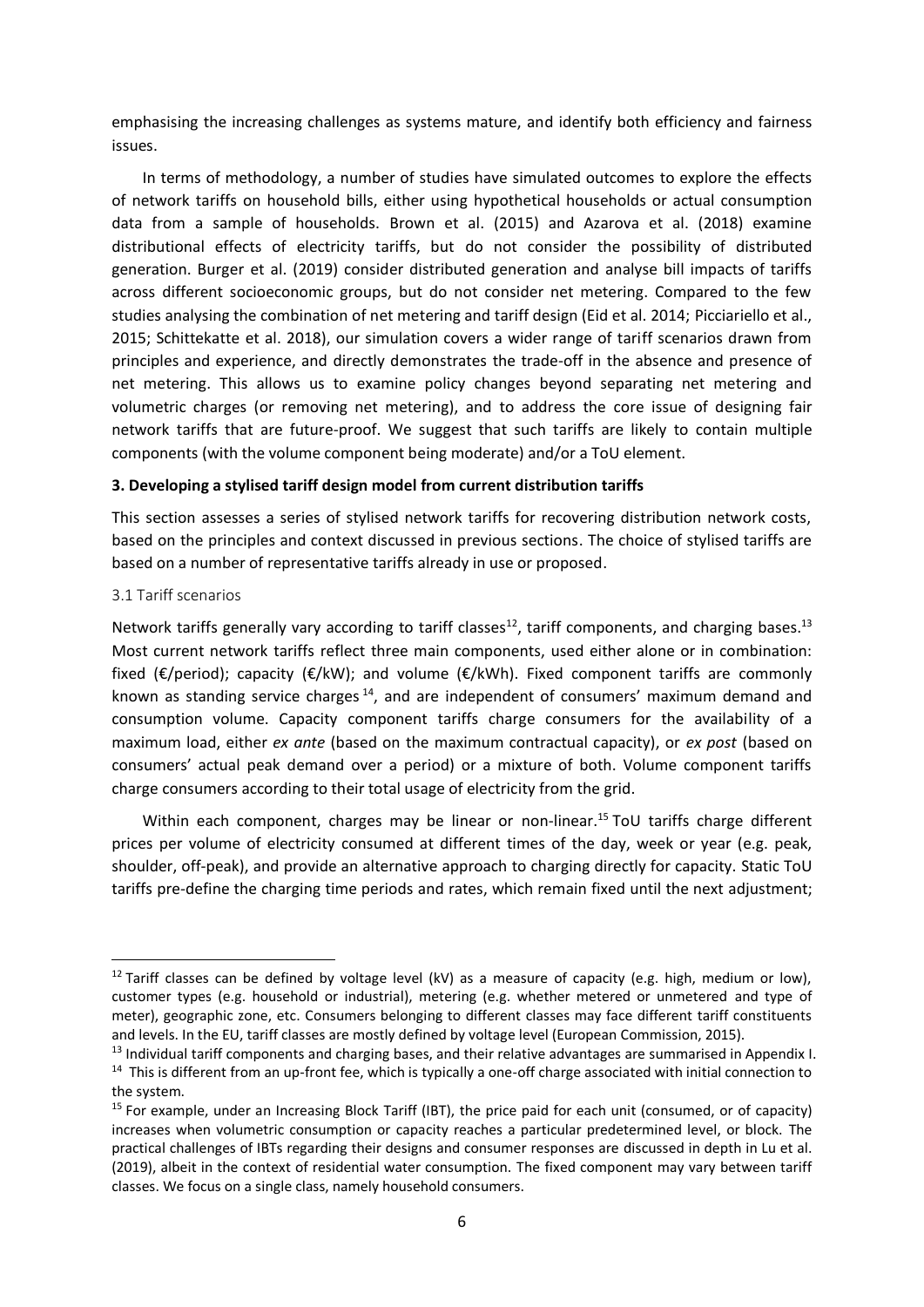while dynamic ToU tariffs can vary on an hourly or daily basis or more frequently in response to realtime network congestion (e.g. corresponding to half-hourly settlement in the wholesale market<sup>16</sup>).

Distribution network tariff structures are changing in response to new supply and demand patterns and vary considerably across jurisdictions. We have selected a broadly representative suite of cases to reflect the tariff structures outlined above, including four EU states, one EEA state and one US state.<sup>17</sup> Table 1 summarises the key features of tariff structures in each state and whether net metering is an option, and the organisation which carries the main responsibility for setting distribution tariffs, i.e. whether a national regulatory agency (NRA) or a DSO. These examples provide the basis of our stylised tariff scenarios.

| Case              | <b>Tariff component</b> |           |               | <b>Tariff charging basis</b> |             | <b>Net</b> | <b>Main</b>       |
|-------------------|-------------------------|-----------|---------------|------------------------------|-------------|------------|-------------------|
|                   | Fixed                   | Capacity  | <b>Volume</b> | Non-linear                   | Time-of-Use | metering   | responsibility in |
|                   |                         |           | (weight)      |                              |             |            | setting tariffs   |
| Italy             | YES                     | YES       | YES (66%)     | <b>YES</b>                   | NO          | <b>YES</b> | <b>NRA</b>        |
| Portugal          | ΝO                      | YES       | YES (62%)     | NO.                          | <b>YES</b>  | <b>NO</b>  | <b>NRA</b>        |
| Romania           | ΝO                      | <b>NO</b> | YES (100%)    | NO.                          | NO          | NO.        | <b>NRA</b>        |
| The Netherlands   | YES                     | YES       | NO (0%)       | NO.                          | ΝO          | <b>YES</b> | NRA and DSOs      |
| Norway            | YES                     | <b>NO</b> | YES (70%)     | NO.                          | NΟ          | NO.        | <b>DSOs</b>       |
| California (PG&E) | YES                     | NO.       | YES $(n/a)$   | YES                          | YES         | YES        | DSO(PG&E)         |

Table 1. Key features of household tariffs in selected cases

The suite of stylised tariffs to be examined, derived from principles and practice, is described in Table 2. These stylised tariffs vary in the weights applied to each tariff component.<sup>18</sup> In addition, 30F70Vt is a ToU tariff, under which peak time price is assumed to be five times higher than the offpeak price. We also include an option for net metering for households who feed excess generation into the grid.

| <b>Tariff</b><br>scenario | <b>Fixed</b><br>component<br>(€/year) | Capacity<br>component<br>$(\varepsilon$ /kW) | Volume<br>component<br>(€/kWh) | ToU            | <b>Net metering</b><br>when available |
|---------------------------|---------------------------------------|----------------------------------------------|--------------------------------|----------------|---------------------------------------|
| 100V                      | -                                     | -                                            | 100%                           | N <sub>O</sub> | <b>YES</b>                            |
| 100C                      | $\qquad \qquad \blacksquare$          | 100%                                         | $\overline{\phantom{a}}$       | NO.            | <b>NO</b>                             |
| 100F                      | 100%                                  | $\overline{\phantom{a}}$                     | -                              | <b>NO</b>      | <b>NO</b>                             |
| 30F70V                    | 30%                                   | -                                            | 70%                            | NO.            | <b>YES</b>                            |
| 30F70C                    | 30%                                   | 70%                                          | $\overline{\phantom{a}}$       | <b>NO</b>      | <b>NO</b>                             |
| 50C50V                    |                                       | 50%                                          | 50%                            | <b>NO</b>      | <b>YES</b>                            |
| 20F40C40V                 | 20%                                   | 40%                                          | 40%                            | N <sub>O</sub> | <b>YES</b>                            |
| 30F70Vt                   | 30%                                   | -                                            | 70%                            | <b>YES</b>     | <b>YES</b>                            |

Table 2. Stylised tariff scenarios

3.2 Network and notional households

We use a simplified set of parameters to describe the network usage and consequent costs across a small number of notional households with a range of different demand (and supply) patterns,

<sup>&</sup>lt;sup>16</sup> Ofgem is considering half hourly metering for households, see [https://www.ofgem.gov.uk/electricity/retail](https://www.ofgem.gov.uk/electricity/retail-market/market-review-and-reform/smarter-markets-programme/electricity-settlement)[market/market-review-and-reform/smarter-markets-programme/electricity-settlement.](https://www.ofgem.gov.uk/electricity/retail-market/market-review-and-reform/smarter-markets-programme/electricity-settlement)

<sup>&</sup>lt;sup>17</sup> Case studies of household electricity distribution tariffs in these states are in Appendix II.

<sup>&</sup>lt;sup>18</sup> Note that the tariff in Romania is 100% volume-based (100V). Norway uses a combination of 30% fixed component and 70% volume component (30F70V). The tariff scenario 30F70C has no volume component, which resembles the case of the Netherlands. Portugal uses a combination of capacity and volume components (close to 50C50V). The tariff scenario 20F40C40V features all three components, resembling the Italian case.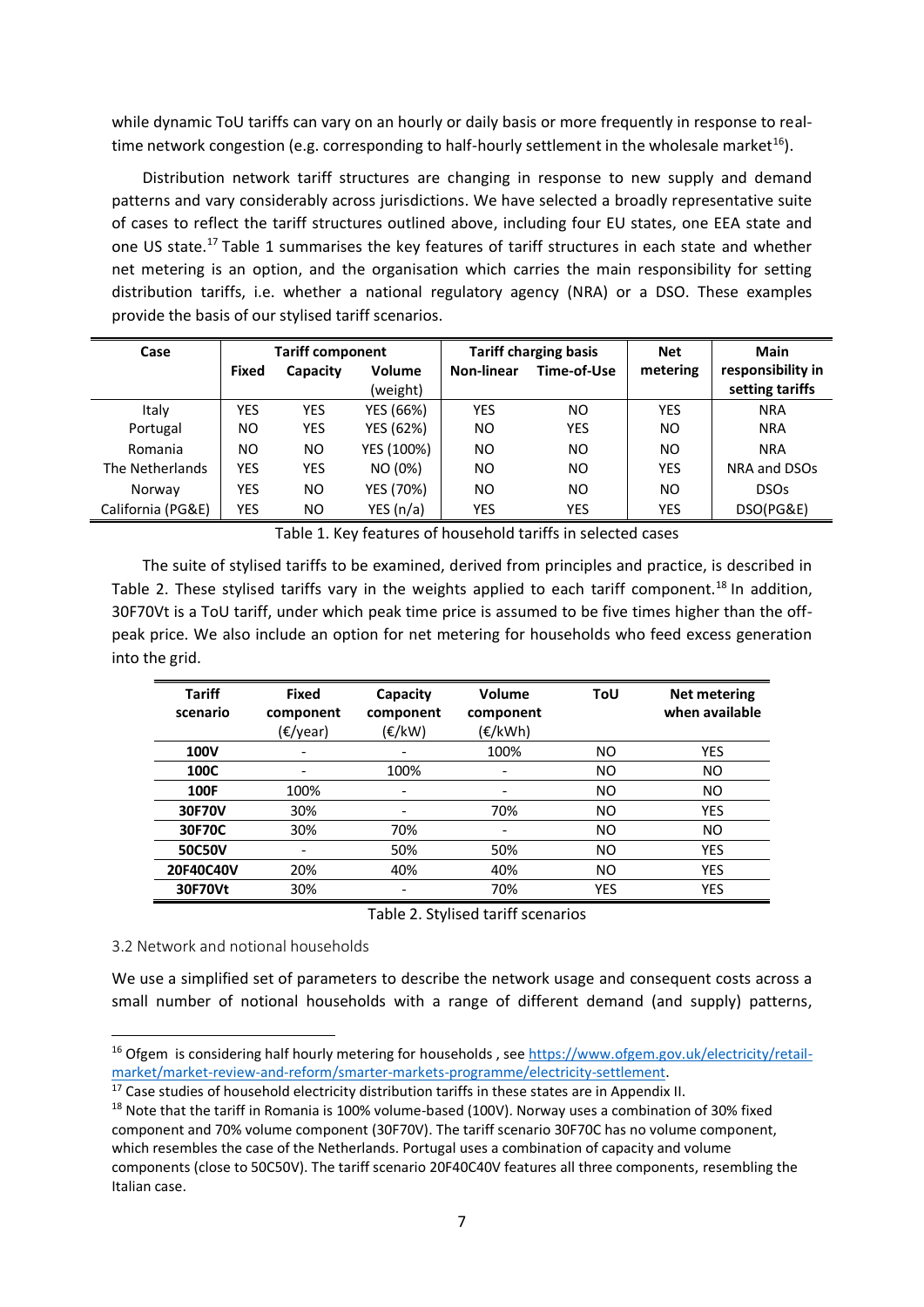classified according to their various electricity use profiles. Table 3 shows how the eight households differ from each other in one or more ways regarding:

- Annual contractual capacity (low, average or high),
- Annual electricity consumption (very low, low, average or high),
- Ratio of consumption at peak time (1/2, 2/3 or 1),
- Whether there is any PV solar system installed; and, if so,
- Whether the household is able to feed excess supply into the grid.

As defined at the end of Table 3, we denote each household with an abbreviation. The first letter of each abbreviation refers to the level of contractual capacity (L, A, H); the next to the level of (net) volumetric consumption from the grid (vL, L, A, H); while an f at the end indicates that the household is able to feed surplus generation into the grid. Note that the three households with solar PV all withdraw very little from the grid.

| Household<br>abbreviation | Contractual<br>capacity<br>(kW/year)                                                                                                                  | <b>Volumetric</b><br>consumption<br>(kWh/year) | Ratio of<br>consumption (kWh)<br>at peak time                              | Solar PV  | <b>Amount fed into</b><br>grid if allowed<br>(kWh/year) |  |  |  |  |
|---------------------------|-------------------------------------------------------------------------------------------------------------------------------------------------------|------------------------------------------------|----------------------------------------------------------------------------|-----------|---------------------------------------------------------|--|--|--|--|
| LL                        | Low                                                                                                                                                   | Low                                            | 1/2                                                                        | NO.       |                                                         |  |  |  |  |
|                           | (4)                                                                                                                                                   | (1500)                                         |                                                                            |           |                                                         |  |  |  |  |
| <b>HL</b>                 | High                                                                                                                                                  | Low                                            | 2/3                                                                        | <b>NO</b> |                                                         |  |  |  |  |
|                           | (10)                                                                                                                                                  | (1500)                                         |                                                                            |           |                                                         |  |  |  |  |
| <b>LH</b>                 | Low                                                                                                                                                   | High                                           | 1/2                                                                        | NO.       |                                                         |  |  |  |  |
|                           | (4)                                                                                                                                                   | (5500)                                         |                                                                            |           |                                                         |  |  |  |  |
| HH                        | High                                                                                                                                                  | High                                           | 2/3                                                                        | NO.       |                                                         |  |  |  |  |
|                           | (10)                                                                                                                                                  | (5500)                                         |                                                                            |           |                                                         |  |  |  |  |
| AA                        | Average                                                                                                                                               | Average                                        | 1/2                                                                        | <b>NO</b> |                                                         |  |  |  |  |
|                           | (6)                                                                                                                                                   | (3500)                                         |                                                                            |           |                                                         |  |  |  |  |
| LvL                       | Low                                                                                                                                                   | Very low                                       | $\mathbf{1}$                                                               | YES       | $\mathbf 0$                                             |  |  |  |  |
|                           | (4)                                                                                                                                                   | (500)                                          |                                                                            |           |                                                         |  |  |  |  |
| <b>HvL</b>                | High                                                                                                                                                  | Very low                                       | $\mathbf{1}$                                                               | YES       | 0                                                       |  |  |  |  |
|                           | (10)                                                                                                                                                  | (500)                                          |                                                                            |           |                                                         |  |  |  |  |
| LvLf                      | Low                                                                                                                                                   | Very low                                       | $\mathbf{1}$                                                               | YES       | 500                                                     |  |  |  |  |
|                           | (4)                                                                                                                                                   | (500)                                          |                                                                            |           |                                                         |  |  |  |  |
|                           |                                                                                                                                                       |                                                | Total consumption (kWh/year)                                               |           | 19000                                                   |  |  |  |  |
|                           | 52                                                                                                                                                    |                                                |                                                                            |           |                                                         |  |  |  |  |
|                           | 200                                                                                                                                                   |                                                |                                                                            |           |                                                         |  |  |  |  |
|                           |                                                                                                                                                       |                                                | Average revenue per household (€/year)<br>Total revenue $(\epsilon$ /year) |           | 1600                                                    |  |  |  |  |
|                           | $\mathbf{H}$ – low canacity low consumption: $\mathbf{H}$ – high canacity low consumption: $\mathbf{H}$ – low canacity high consumption: $\mathbf{H}$ |                                                |                                                                            |           |                                                         |  |  |  |  |

**LL** – low capacity, low consumption; **HL** – high capacity, low consumption; **LH** – low capacity, high consumption; **HH** – high capacity, high consumption; **AA** – average capacity, average consumption; **LvL** – low capacity, very low consumption; **HvL** – high capacity, very low consumption; **LvLf** – low capacity, very low consumption, able to feed into the grid if allowed

### Table 3. Notional households

The specific values of different levels of contractual capacity and volumetric consumption shown in Table 3 are based on a typical household with a contractual capacity of 6 kW and an annual consumption of 3,500 kWh (European Commission, 2015). Households are assumed to have different ratios of peak time to total consumption. <sup>19</sup> Those with high contractual capacity and no solar PV (HL and HH) display very peaky demand (a ratio of 2/3), and households with average or low contractual capacity and no solar PV are assumed to spread consumption more evenly across time (a ratio of 1/2). We assume that households with solar PV rely on the network for supply only during

 $19$  These ratios are for symbolic purposes only, since their calculation depends on how the peak period is defined.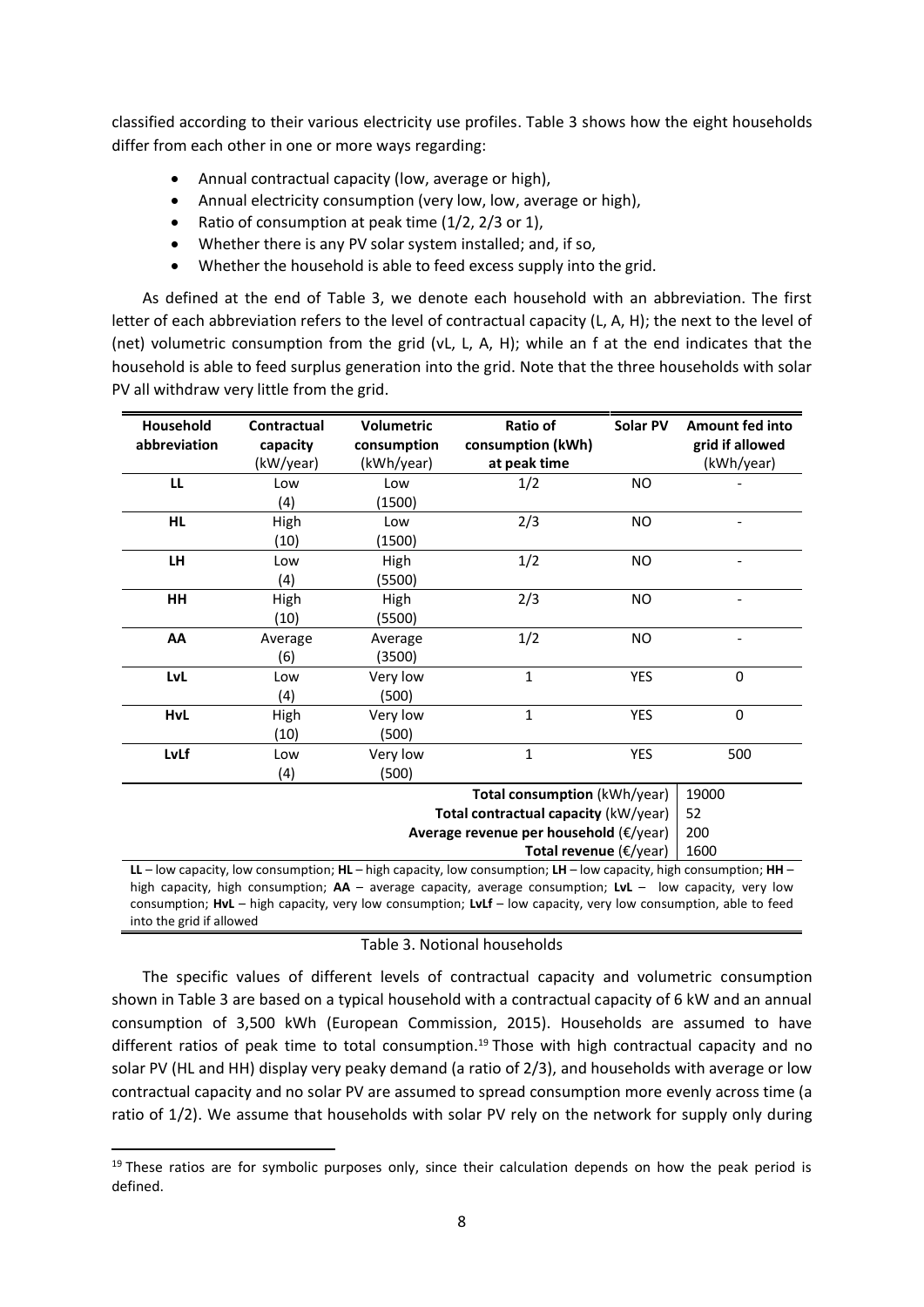peak time, so their peak to total consumption ratio is 1. Among the three households with solar PV, only LvLf generates surplus (500 kWh), which is fed into the grid during off-peak time. <sup>20</sup> Finally, total consumption is the sum of consumption from all households and total contractual capacity is the sum of capacity connection of all households.

Network costs vary substantially across countries. We assume, for ease of calculation, that the average revenue required from each household to cover network costs is  $\epsilon$ 200/year,<sup>21</sup> and that there are equal numbers of consumers within each type of household. While this assumption is purely notional, and unlikely to hold in any particular case, the model can be adapted to particular circumstances as the proportions of each type of household varies across jurisdictions and over time. In our notional system, total revenue would be €1600/year, which could be interpreted as a regulated revenue cap. This forms the basis for the stylised tariffs derived for each combination of components in Table  $2,22$  and is used to simulate network bills for each of the eight notional households. For simplicity, we do not associate different costs with different tariff structures; since one objective of such tariffs is to reduce total system costs by offering efficient incentives, our example can be seen as an upper bound in terms of overall costs.

We take advantage of our stylised model to compare the simulated bills within the overall revenue cap, and highlight general trends and key observations, rather than compare tariff options to any specific benchmark or existing tariff.

### **4. Results and analysis**

We use the tariffs derived in the previous section to simulate bills of the hypothetical households under each tariff scenario, both excluding and including net metering.

4.1 Bill variations with usage profile and tariff design

We first consider the situation where households consume the electricity they self-generate, but cannot feed any surplus into the grid, i.e. LvLf is identical to LvL. The simulated bills for each of the remaining seven households under each tariff scenario are presented in Table 4.

| Bill         | <b>100V</b> | 100C   | <b>100F</b> | 30F70V | 30F70C | 50C50V | 20F40C40V | 30F70Vt |
|--------------|-------------|--------|-------------|--------|--------|--------|-----------|---------|
| LL           | 126.32      | 123.08 | 200.00      | 148.42 | 146.15 | 124.70 | 139.76    | 137.94  |
| <b>HL</b>    | 126.32      | 307.69 | 200.00      | 148.42 | 275.38 | 217.00 | 213.60    | 155.26  |
| LH           | 463.16      | 123.08 | 200.00      | 384.21 | 146.15 | 293.12 | 274.49    | 345.77  |
| HH           | 463.16      | 307.69 | 200.00      | 384.21 | 275.38 | 385.43 | 348.34    | 409.28  |
| AA           | 294.74      | 184.62 | 200.00      | 266.32 | 189.23 | 239.68 | 231.74    | 241.86  |
| LvL          | 42.11       | 123.08 | 200.00      | 89.47  | 146.15 | 82.59  | 106.07    | 103.30  |
| <b>HvL</b>   | 42.11       | 307.69 | 200.00      | 89.47  | 275.38 | 174.90 | 179.92    | 103.30  |
| LvLf         | 42.11       | 123.08 | 200.00      | 89.47  | 146.15 | 82.59  | 106.07    | 103.30  |
| <b>Total</b> | 1600        | 1600   | 1600        | 1600   | 1600   | 1600   | 1600      | 1600    |

**LL** – low capacity, low consumption; **HL** – high capacity, low consumption; **LH** – low capacity, high consumption; **HH** – high capacity, high consumption; **AA** – average capacity, average consumption; **LvL** – low capacity, very low consumption; **HvL** – high capacity, very low consumption; **LvLf** – low capacity, very low consumption, able to feed into the grid if allowed

Table 4. Simulated bills  $(E)$ 

<sup>&</sup>lt;sup>20</sup> While the selection of notional households means that each of them represents 12.5% of the population in our model, it should be noted that we do not imply equal weighting of these households in the wider population, or that 12.5% of the population can fed into the grid.

<sup>&</sup>lt;sup>21</sup> The average total charge for a household consumer in EU Member States was about €172/year in 2013, see Figure 11 (p.126) in European Commission (2015).

<sup>&</sup>lt;sup>22</sup> See Table A5 in Appendix III for specific rates charged under different tariff scenarios.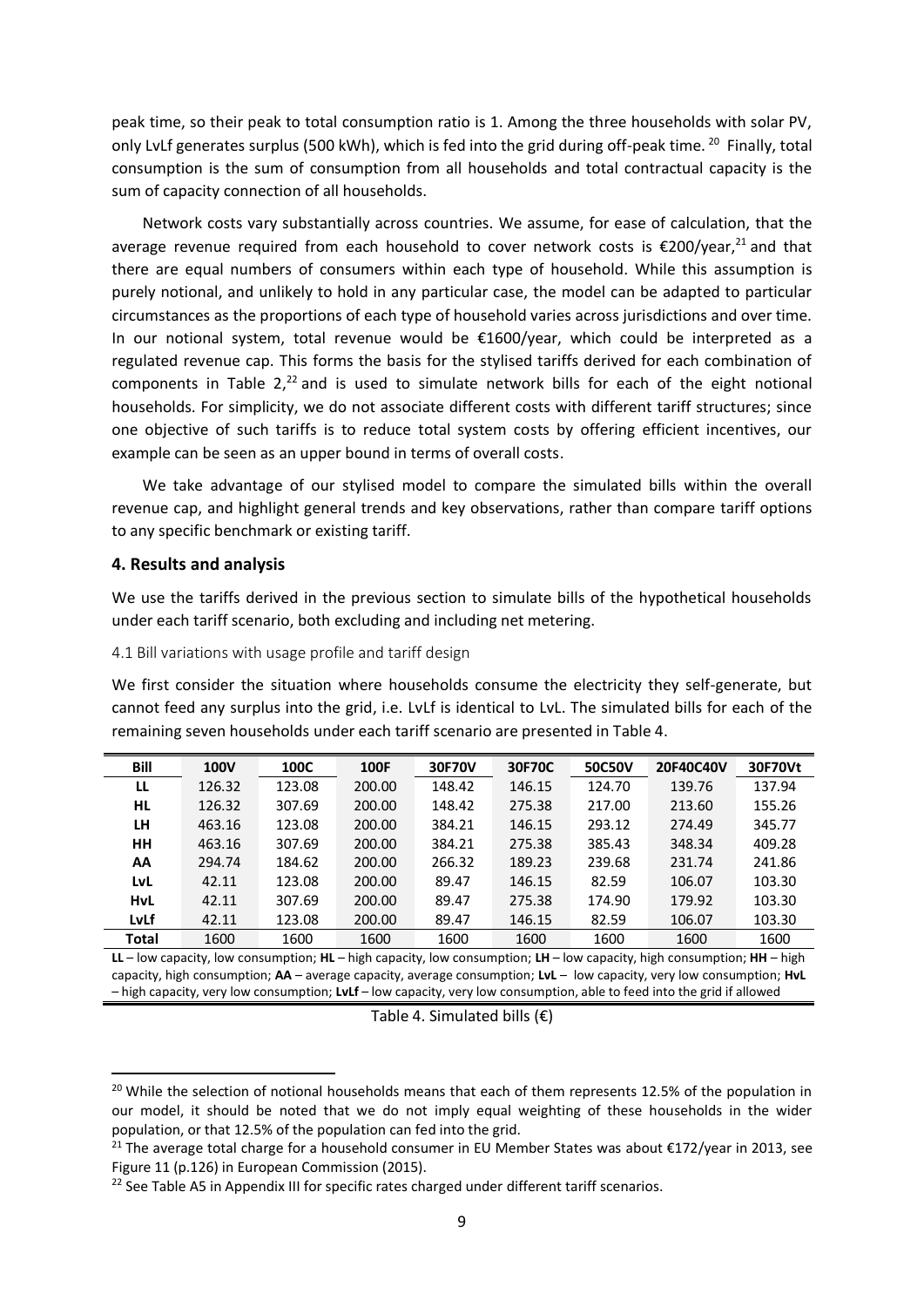Based on Table 4, Figures 1 to 4 below illustrate the variation of household bills with electricity use and tariff design, and offer qualitative insights rather than quantitative determinations. Tariff 100F generates an identical bill for each household, while 100V and 30F70V (similar to traditional volume based tariffs) each produces four different bills across household types, reflecting the four different levels of consumption which the households represent. Similarly, tariff 100C generates three different bills, while bills vary more when the tariff includes both capacity and volume components, such as 50C50V, 20F40C40V and 30F70Vt, because the tariff reflects more dimensions of usage. In practice, the marginal costs attributable to each component of the tariff (fixed, capacity, volume) vary both across distribution systems and over time, according to factors such as patterns of supply and demand (e.g. peakiness), density of consumers and maturity. Cost-reflective tariffs would generally include all three elements, but in different proportions.



**LL** – low capacity, low consumption; **HL** – high capacity, low consumption; **LH** – low capacity, high consumption; **HH** – high capacity, high consumption; **AA** – average capacity, average consumption; **LvL** – low capacity, very low consumption; **HvL** – high capacity, very low consumption; **LvLf** – low capacity, very low consumption, able to feed into the grid if allowed

Figure 1. Simulated bills ( $\epsilon$ ) for each household under each tariff scenario

We focus particularly on the opportunity for self-generation by the two household types: LvL and HvL, and consequent distributional impacts for all consumers. Recall that each self-generator has very low level of consumption from the grid, but we assume that they rely on the grid during its peak period. Figure 2 illustrates the contribution to the total cost of €1600 by each of these households under each tariff. The contribution differs considerably across scenarios. Amongst all seven (non feed-in) tariffs, households with solar PV contribute least to distribution expenses under tariff 100V (only €42.11 each), and most under 100F, with a bill almost five times higher (€200 each). Furthermore, tariffs with a capacity component, such as 100C and 30F70C, charge large bills to household HvL who has high contractual capacity. Note that the ToU tariff 30F70Vt, although attaching a high weight to its volume component and no weight to the capacity component, generates a much higher bill for households with solar PV than does 100V because of its high unit price for peak consumption.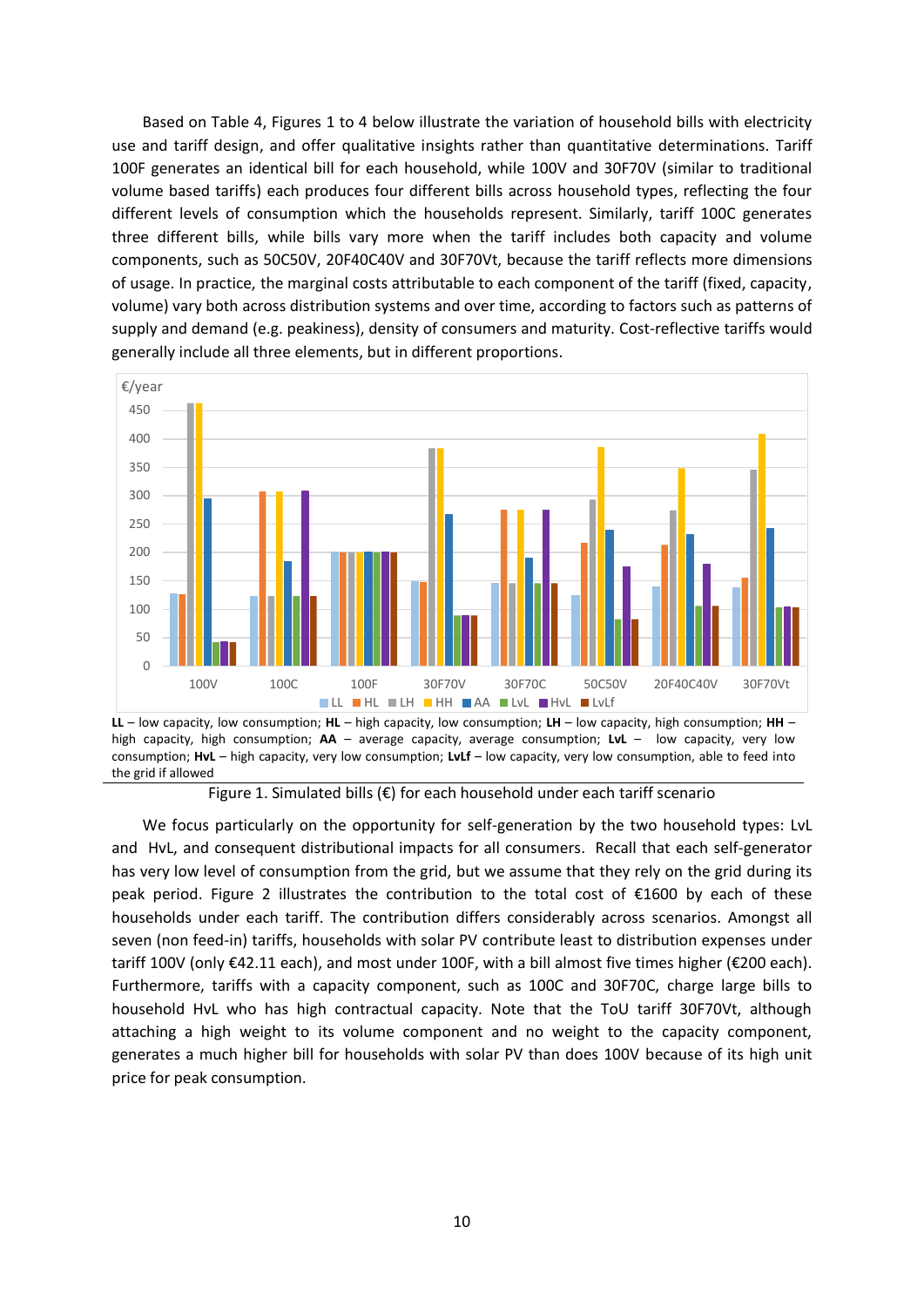

Figure 2. Costs allocated ( $\epsilon$ ) to 3 households with self-generation under each tariff scenario

To explore distributional effects across the system, we compare the bill levied under each tariff for each household, shown in Figure 3. Since our model assumes no change in the total network costs from self-generation, the lower the costs allocated to households with solar PV, the more remain to be recovered from other households. Here the trade-off between incentives and distributional fairness is clearest: a volume-based tariff can offer a strong incentive to encourage the deployment of renewable energy systems, but if initial savings for the system as a whole are low and the cost of such an incentive is borne by the other consumers, then a volume-based tariff may lead to substantial redistribution. This may be a cause for concern if higher income households are more likely to undertake renewable energy investments,<sup>23</sup> as bills for lower income households would increase as a result. A fixed tariff allocating the identical amount to all households may appear very equitable but does little to encourage efficiency or system flexibility, and is thus only attractive for recovering the residual and non-marginal parts of network costs. Tariffs that are more cost-reflective, including those which are capacity-based and ToU, may constrain potential redistribution in the presence of distributed generation, but can weaken households' incentive to adopt renewable energy systems. Note that for some households, such as LL and AA, variations in their bills under different tariffs are relatively small, whereas for others, such as LH and HvL, the differences are considerable. Changing from one tariff design to another would have major effects on electricity bills for these households.

<sup>&</sup>lt;sup>23</sup> CLEAR 2.0 (project in progress) identifies financial incapacity as one of the main barriers to adopting new technologies. Se[e https://www.clear2-project.eu/.](https://www.clear2-project.eu/)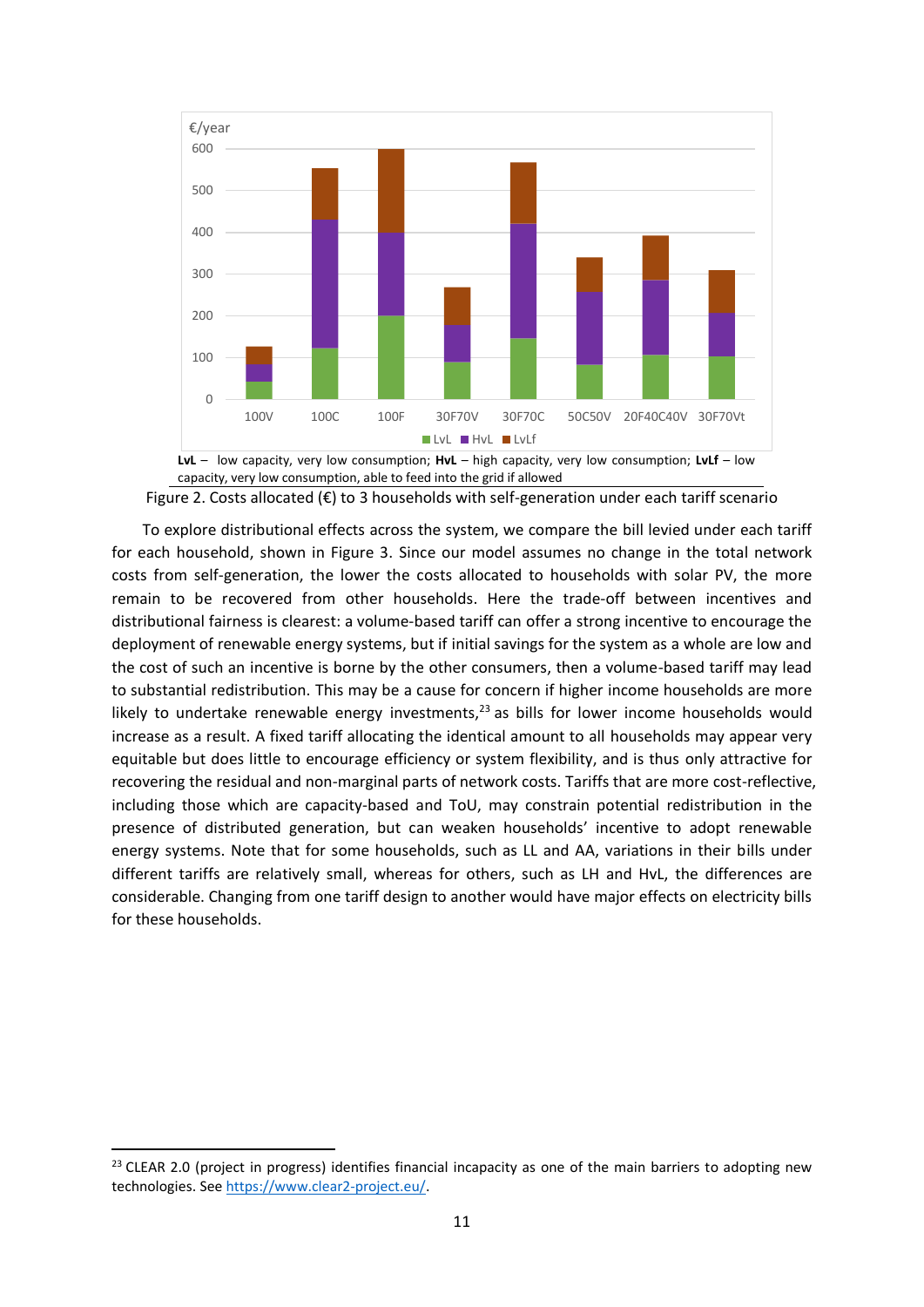

**LL** – low capacity, low consumption; **HL** – high capacity, low consumption; **LH** – low capacity, high consumption; **HH** – high capacity, high consumption; **AA** – average capacity, average consumption; **LvL** – low capacity, very low consumption; **HvL** – high capacity, very low consumption; **LvLf** – low capacity, very low consumption, able to feed into the grid if allowed

Figure 3. Simulated bills (€) for each household

In particular, each household's the highest and lowest bills are generated by the 'single component' tariffs 100V, 100C, and 100F. The extent of difference between the highest and lowest bills of each household also varies considerably across households, reflecting both the overall size of their energy demand and whether one dimension of their demand is at a very high or very low extreme relative to the average. Households with such usage profiles may be prone to large bill increases (and decreases) under certain tariff reform programmes. In changing its residential tariff to be more capacity-based, the Netherlands implemented compensation schemes to ensure that households who could not reduce their contractual capacity did not suffer adverse impacts.

### 4.2 Net metering

In this sub-section we extend the analysis to consider the opportunity for household LvLf to feed surplus (500 kWh) into the grid during off-peak time, receiving remuneration at the same rate per volume<sup>24</sup> as for electricity taken from the grid, through net metering. Since we assume that 'credit' for surplus generation is paid according to volume, LvLf would only receive remuneration in tariff scenarios which include a volume element.<sup>25</sup>

We make two assumptions: first, that the electricity fed into the grid by household LvLf is not then supplied to others, i.e. total consumption from the grid remains at 19000 kWh/year as in Table 3. Secondly, that no remuneration is available from external financial resources but must be met endogenously, with a consequent impact on the bills of all households. Table 5 reports the simulated bills for each household and tariff scenario under these assumptions.

<sup>&</sup>lt;sup>24</sup> In reality, net metering may not always take this simple form.

 $25$  We assume that any remuneration as a result of net metering is calculated through the volume component, which is indeed the case in practice, for example, in California and Italy.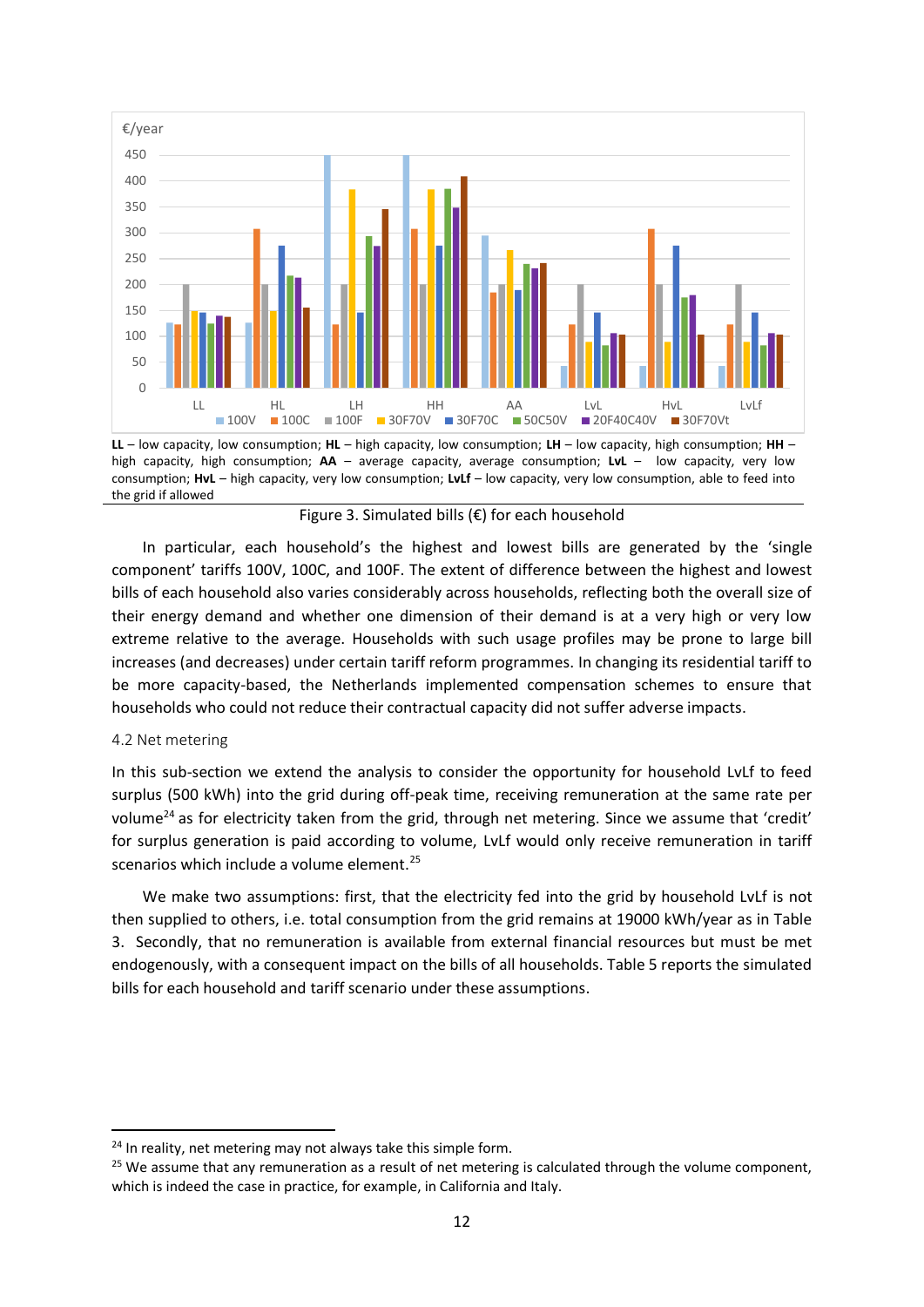| Bill         | <b>100V</b> | 100C   | 100F   | 30F70V | 30F70C | 50C50V | 20F40C40V | 30F70Vt |
|--------------|-------------|--------|--------|--------|--------|--------|-----------|---------|
| LL           | 129.73      | 123.08 | 200.00 | 150.81 | 146.15 | 126.40 | 141.12    | 138.55  |
| HL           | 129.73      | 307.69 | 200.00 | 150.81 | 275.38 | 218.71 | 214.97    | 156.00  |
| LH           | 475.68      | 123.08 | 200.00 | 392.97 | 146.15 | 299.38 | 279.50    | 348.00  |
| <b>HH</b>    | 475.68      | 307.69 | 200.00 | 392.97 | 275.38 | 391.68 | 353.35    | 412.00  |
| AA           | 302.70      | 184.62 | 200.00 | 271.89 | 189.23 | 243.66 | 234.93    | 243.27  |
| LvL          | 43.24       | 123.08 | 200.00 | 90.27  | 146.15 | 83.16  | 106.53    | 103.64  |
| <b>HvL</b>   | 43.24       | 307.69 | 200.00 | 90.27  | 275.38 | 175.47 | 180.37    | 103.64  |
| LyLf         | 0.00        | 123.08 | 200.00 | 60.00  | 146.15 | 61.54  | 89.23     | 94.91   |
| <b>Total</b> | 1600        | 1600   | 1600   | 1600   | 1600   | 1600   | 1600      | 1600    |

**LL** – low capacity, low consumption; **HL** – high capacity, low consumption; **LH** – low capacity, high consumption; **HH** – high capacity, high consumption; **AA** – average capacity, average consumption; **LvL** – low capacity, very low consumption; **HvL** – high capacity, very low consumption; **LvLf** – low capacity, very low consumption, able to feed into the grid if allowed

Table 5. Simulated bills  $(€)$  (including net metering)

The effect of introducing net metering, i.e. the difference between the corresponding cells in Tables 5 and 6, <sup>26</sup> are illustrated in Figure 4 for the five tariffs which include a volume element. Since there is no volume component in tariffs 100C, 100F and 30F50C, they are not affected by net metering.



**LL** – low capacity, low consumption; **HL** – high capacity, low consumption; **LH** – low capacity, high consumption; **HH** – high capacity, high consumption; **AA** – average capacity, average consumption; **LvL** – low capacity, very low consumption; **HvL** – high capacity, very low consumption; **LvLf** – low capacity, very low consumption, able to feed into the grid if allowed

Figure 4. Bill differences  $(\epsilon)$  due to net metering

The size of bill reduction for household LvLf, the household taking advantage of net metering, varies considerably across tariff scenarios. As intuition suggests, remuneration increases in the weight of the volume component in the tariff scenario, with the exception of 30F70Vt. Although this tariff includes a 70% volume component, remuneration is reduced (to €8.39) because it is a ToU tariff so the bill reflects the household's relatively high demand on the system at peak. LvLf gains the greatest reduction (€42.11) under tariff 100V, where it is able to offset completely the amount of electricity withdrawn from the grid with the amount injected and so faces a zero bill.

<sup>26</sup> See Table A6 in Appendix III.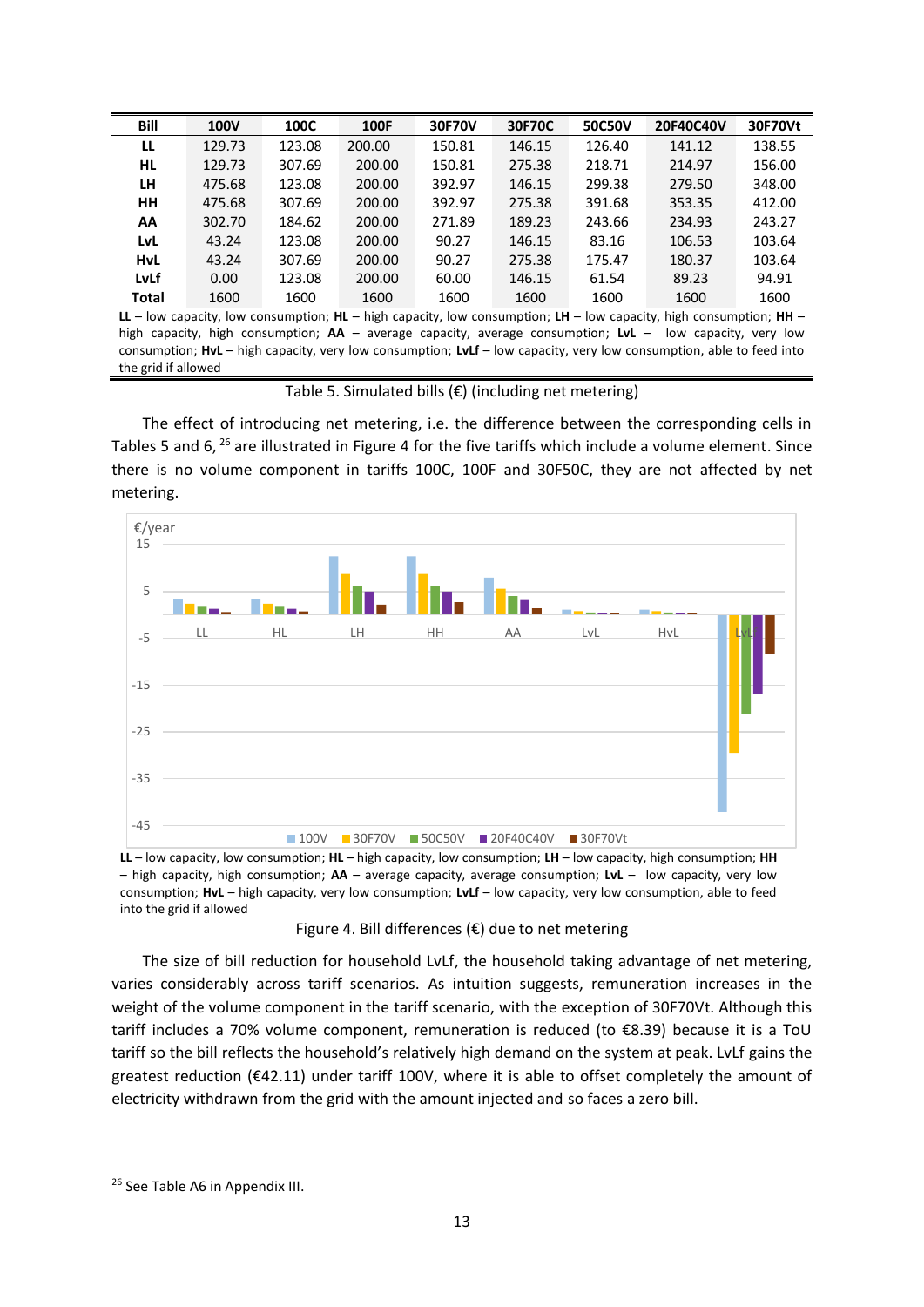Remuneration of household LvLf is funded by all other households, resulting in increases in their bills of between 0.25% and 2.8% in our simulation model. In particular, the two households with high volumetric consumption, LH and HH, together bear 60% of the burden of net metering, whereas a household with solar PV and thus very low volumetric consumption (Lvl or HvL) bears only about 3%. This cross remuneration to implement net metering exacerbates the trade-off between incentives and distributional fairness that arises from using a volume-based tariff as identified in Section 4.1. The combination of a volume-based tariff and net metering offers strong incentives for households both to self-generate and to feed into the grid, which may help towards environmental objectives, but could raise the costs for other households.

While this stylised model is static, it reflects some realistic incentives for households to install renewable energy systems, self-generate and feed surplus into the grid, and so contribute to a clean energy transition and fulfil environmental obligations. However, there are clear adverse impacts for households who are unable or unwilling to install solar PV, and thus are faced with higher bills. Such households may have lower income and wealth than those who are able to take advantage of net tariffs, and social imbalance in benefits and costs may hamper the public acceptability of new supply technologies.

### **5. Conclusion**

Our simulation results demonstrate how combining a tariff based mostly on volumetric consumption with net metering offers strong incentives to encourage deployment of renewable energy systems, but may substantially increase the bill burdens of households without solar PV. Such a combination can be appropriate when few households use solar PV and the policy priority is to promote the deployment of renewable energy in the residential sector. However, as solar PV installers scale up and the policy priority turns to reducing distributional burden and specific cross-subsidies, incentive schemes such as net metering may require modification so that tariffs become more cost-reflective and distributionally fair.

We have outlined the arguments that to maximise efficiency and minimise forward-looking costs, consumers should make their energy decisions on the basis of the effect that their demand has on the total costs of the system. We consider the case where consumers who self-generate and feed electricity into the network does not necessarily save many costs if they still use the grid at times of system peak. Our simulations illustrate how basing charges on net volume use would result in very low charges for such consumers. Other users may have to bear the costs of their savings, which would impact particularly negatively on those who are unable to invest in new generation technologies or experience other impediments to participation. This example illustrates the potential tension between designing electricity tariffs to maximise incentives for adopting cleaner energy generation and potentially adverse distributional effects, especially in a system where distribution costs change little as a result of new patterns of use, and the cost of the incentives are met by other consumers within the system (i.e. there are few external subsidies).

These tensions underline the importance of understanding the likely distributional impacts of introducing tariff reforms, especially in the presence of incentive schemes such as net metering and feed-in tariffs. Much depends on tariff design, in particular the balance between different charging components, as our simulation examples have shown. If we ignore the overall savings to the distribution system which we hope would result in the longer term from better aligned incentives and consumer responses, then reduced bills for households with self-generation imply higher costs paid by other consumers when the tariff in place is mainly volume-based. When the tariff becomes more nuanced and cost-reflective, such as through a capacity component or a ToU element, then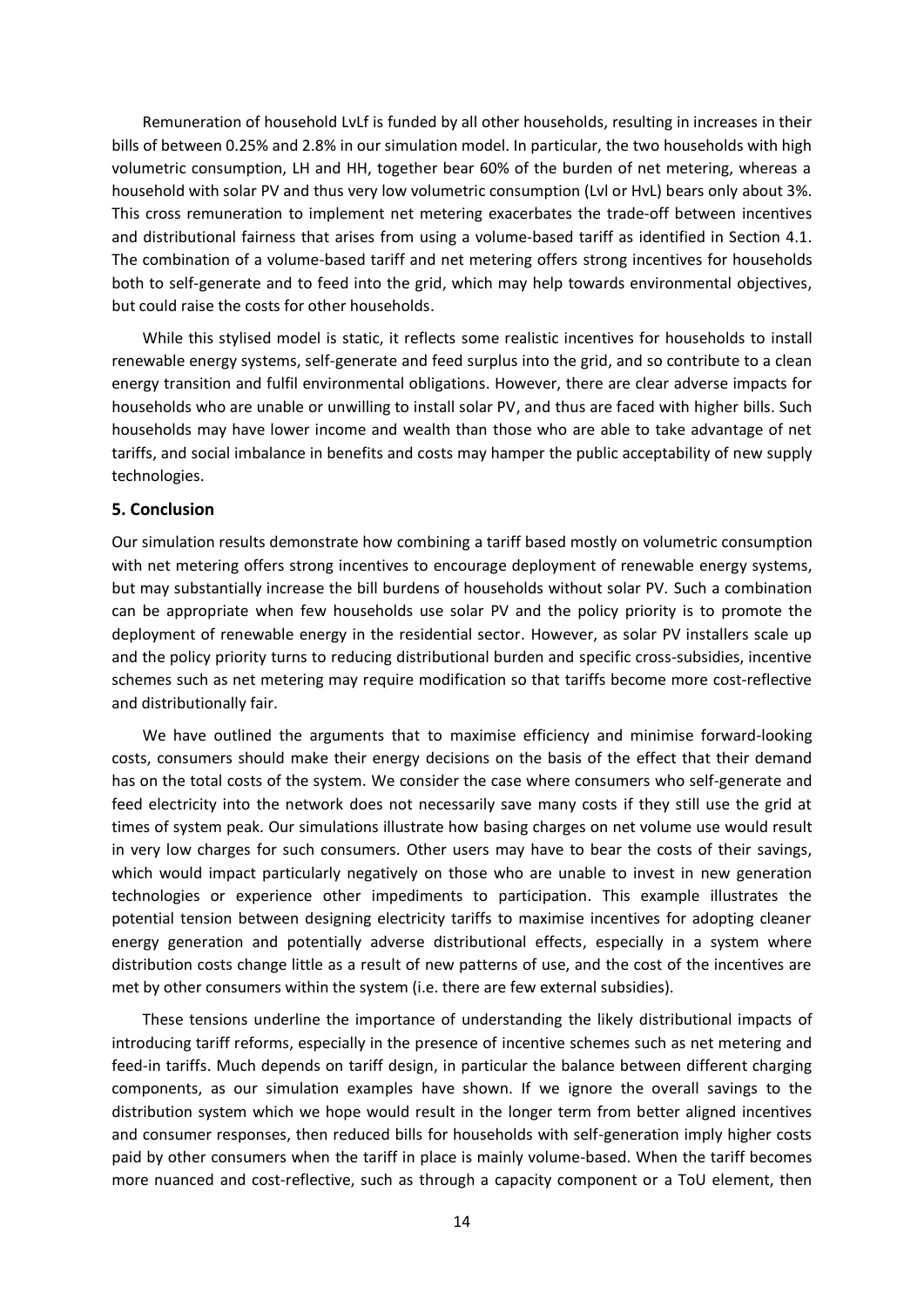any cost reduction from self-generation depends on how peak demand is affected by self-generation. If self-generating consumers typically rely on the general grid for peak time supply, capacity and ToU tariffs do not guarantee savings for micro generators, and therefore can provide appropriate consumption signals while providing some mitigation of redistributive concerns.

Moreover, the effects of any tariff change depend on how consumers respond in practice, and empirical evidence and application of such behaviour are critical to understanding both the incentives offered by and distributional effects of tariff changes. Three practical issues are relevant to tariff reform. The first follows directly from our simulation example, namely that not all consumers are in a position to respond to the incentives offered. As in any distributional matters, the way that initial wealth and opportunities are distributed has direct consequences for how markets work. It is important to understand what barriers to participation exist, and to address these in an equitable manner. Such inequality in opportunity is often related to financial and tenancy limitations: consequences in the energy market may be rooted in causes which lie beyond it, as do the best instruments to reduce such barriers.

The second issue is that environmentally friendly tariffs cannot incentivise the desired change if consumers do not understand them. Even the most active consumers need to have confidence in clear signals about how their decisions affect monetary rewards, and be able to take action accordingly.

The third issue, related to the first two, is the speed of change, both to enable those consumers who are in a position to do so to respond to the new incentives, and to enable appropriate protection for those who cannot react and may suffer adverse consequences. The challenge is not just how to redesign distribution tariffs so that they incorporate and incentivise the wider changes to the electricity system, but how to estimate the associated aggregate and distributional impacts on different consumer groups and confront any adverse consequence, especially for vulnerable consumers. This may suggest a gradual and smooth transition, even if it delays adaption to changes and benefits for the overall system.

### **References**

- Apolinário, I., Felizardo, N., Leite Garcia, A., Oliveira, P., Trindade, A. and Verdelho, P. (2006) "Additive tariffs in the electricity sector", IEEE Power Engineering Society General Meeting.
- Australian Energy Market Commission (2014) *Structure of Electricity Distribution Network Tariffs: Recovery of Residual Costs*.
- Azarova V., Engel, D., Ferner, C., Kollmann, A. and Reichl, J. (2018) "Exploring the impact of network tariffs on household electricity expenditure using load profiles and socio-economic characteristics", *Nature Energy*, 3, 317-325.
- Batlle, C., Mastropietro, P. and Rodilla, P. (2018) "Redesigning residual cost allocation in electricity tariffs: A proposal to balance efficient, equity and cost recovery", *Working Paper* IIT-18-119.
- Borenstein, S. (2016) "The economics of fixed cost recovery by utilities", *Electricity Journal*, 29(7), 5- 12.
- Brown, T., Faruqui, A. and Grausz, L. (2015) "Efficient tariff structures for distribution network services", *Economic Analysis and Policy*, 48, 139-149.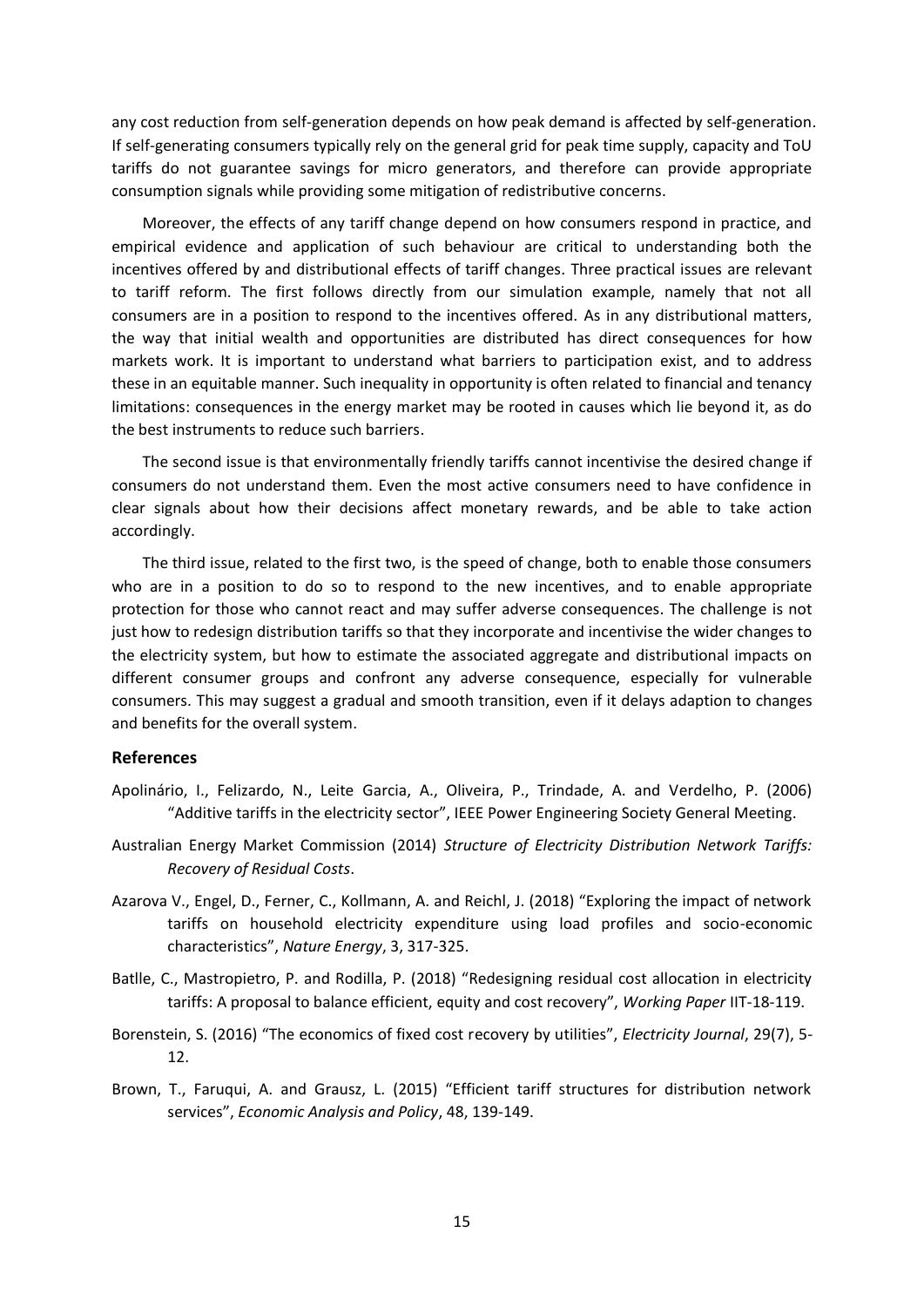- Burger, S. P., Knittel, C. R., Pérez-Arriaga, I. J., Schneider, I. and vom Scheidt, F. (2019) "The efficiency and distributional effects of alternative residential electricity rate designs", *NBER Working Paper* 25570.
- Carley, S., Baldwin, E., MacLean L. M. and Brass, J. N. (2017) "Global expansion of renewable energy generation: An analysis of policy instruments", *Environmental and Resource Economics*, 68(2), 397-440.
- CEER (2017) *Electricity Distribution Network Tariffs CEER Guidelines of Good Practice*.
- CEER (2018) *Draft CEER 3D Strategy and CEER 2019 Work Programme* Public consultation document.
- Cohen, R. and Khermouch, G. (2013) "The giant headache that is net energy metering", *Electricity Journal*, 26(6), 1-7.
- Cohen, M. A., Kauzmann, P. A. and Callaway, D. S. (2016) "Effects of distributed PV generation on California's distribution system, part 2: Economic analysis", *Solar Energy*, 128, 139-152.
- Deller, D. and Waadams, C. (2015) "The differences between affordability for specific household types and the average for the whole population of households", Research Paper 11 in CERRE Report *Affordability of Utilities' Services: Extent, Practice, Policy*.
- Diaconu, O., Oprescu, G. and Pittman, R. (2009) "Electricity reform in Romania", *Utilities Policy*, 17(1), 114-124.
- Eid, C., Guillén, J. R., Marín, P. F. and Hakvoort, R. (2014) "The economic effect of electricity netmetering with solar PV: Consequences for network cost recovery, cross subsidies and policy objectives", *Energy Policy*, 75, 244-254.
- Eurelectric (2016) *Network Tariffs – A* Eurelectric *Position Paper*.
- European Commission (2015) *Study on Tariff Design for Distribution Systems* (Final Report).
- European Commission (2016a) Clean Energy For All *New Electricity Market Design: A Fair Deal For Consumers.*
- European Commission (2016b) Fact Sheet *Putting energy efficiency first: consuming better, getting cleaner.*
- European Commission (2017) *Study on Residential prosumer in the European Energy Union.*
- Fowlie, M., Wolfram, C., Spurlock, C.A., Todd, A., Baylis, P., and Cappers, P. (2017) "Default effects and follow-on behavior: Evidence from an electricity pricing program", *Energy Institute at Haas Working Paper* 280.
- Lehmann, P. and Söderholm, P. (2018) "Can technology-specific deployment policies be costeffective? The case of renewable energy support schemes", *Environmental and Resource Economics*, 71(2), 475-505.
- Levell, P. and Oldfield, Z. (2011) "The spending patterns and inflation experience of low-income households over the past decade", Institute for Fiscal Studies Commentary C119.
- Lu, L., Deller, D. and Hviid, M. (2019) "Price and Behavioural signals to encourage household water conservation: Implications for the UK", *Water Resources Management*, 33(2), 475-491.
- NVE (2016) *Status of NVE's Work on Network Tariffs in the Electricity Distribution System* (English summary).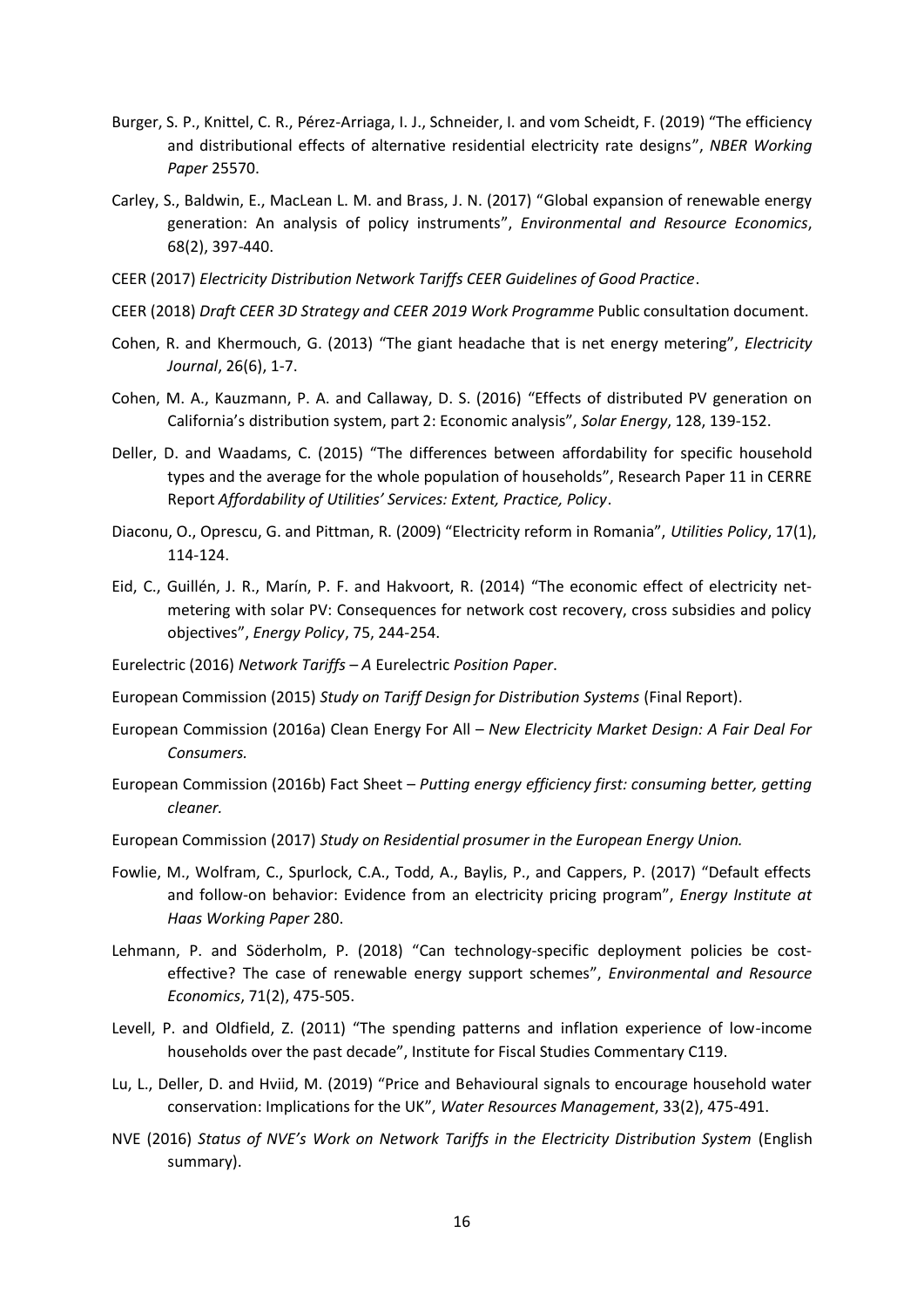NVE (2017) *Consumer Survey Regarding Capacity Tariffs* (English summary).

- Passey, R., Haghdadi, N., Bruce, A. and MacGill, I. (2017) "Designing more cost reflective electricity network tariffs with demand charges", *Energy Policy*, 109, 642-649.
- Pérez-Arriaga, I. J., Jenkins, J. D. and Batlle, C. (2017) "A regulatory framework for an evolving electricity sector: Highlights of the MIT utility of the future study", *Economics of Energy & Environmental Policy*, 6 (1), 71-92.
- Picciariello, A., Vergara, C., Reneses, J., Frías, P. and Söder, L. (2015) "Electricity distribution tariffs and distributed generation: Quantifying cross-subsidies from consumers to prosumers", *Utilities Policy*, 37, 23-33.
- Pollitt, M. G. (2018) "Electricity network charging in the presence of distributed energy resources: Principles, problems and solutions", *Economics of Energy & Environmental Policy*, 7(1), 89- 103.
- Ramsey, F. (1927) "A contribution to the theory of taxation", *Economic Journal*, 37, 47-61.
- Schill, W.P., Zerrahn, A. and Kunz, F. (2017) "Prosumage of solar electricity: Pros, cons, and the system perspective", *Economics of Energy & Environmental Policy*, 6, 7–31.
- Schittekatte, T., Momber, I., and Meeus, L. (2018) "Future-proof tariff design: Recovering sunk grid costs in a world where consumers are pushing back", *Energy Economics*, 70, 484-498.
- Simshauser, P. (2016) "Distribution network prices and solar PV: Resolving rate instability and wealth transfers through demand tariffs", *Energy Economics*, 54, 108-122.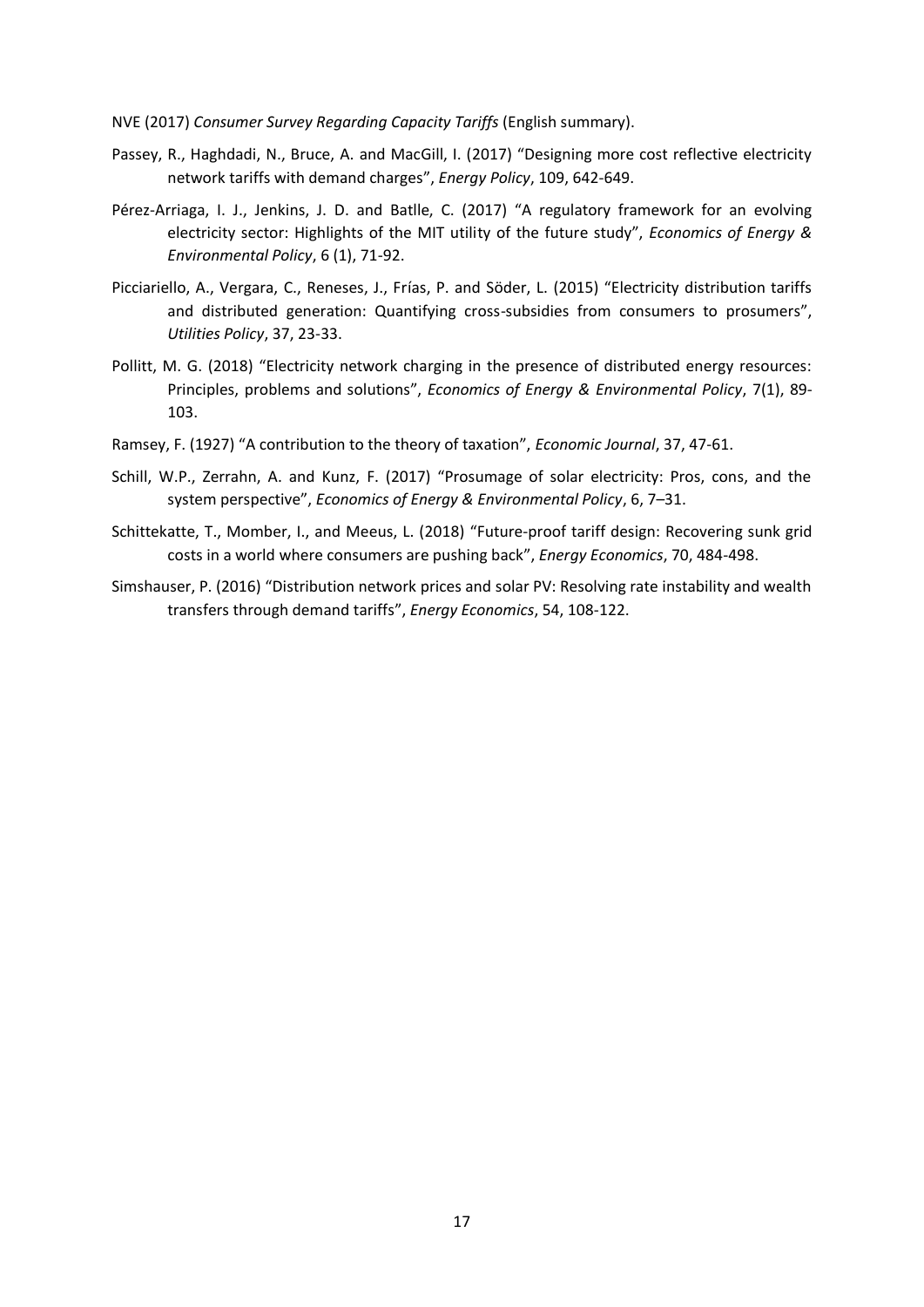## **Appendices**

Appendix I: Table A1

| <b>Tariff component</b>               | <b>Fixed</b>                                                                                                                     |                                                                                                                        | Capacity                                                                                                                                 | Volume                                                                                                                                                                                                             |
|---------------------------------------|----------------------------------------------------------------------------------------------------------------------------------|------------------------------------------------------------------------------------------------------------------------|------------------------------------------------------------------------------------------------------------------------------------------|--------------------------------------------------------------------------------------------------------------------------------------------------------------------------------------------------------------------|
|                                       |                                                                                                                                  | ex ante                                                                                                                | ex post                                                                                                                                  |                                                                                                                                                                                                                    |
| <b>Advantage</b>                      | · Simple<br>• Stable<br>• Predictable                                                                                            | • Signals that capacity has a<br>price                                                                                 | • Signals that capacity has a price<br>• Cost reflective                                                                                 | • Acceptable to consumers                                                                                                                                                                                          |
| <b>Disadvantage</b>                   | • Does not signal long<br>term costs and so does<br>little to encourage<br>energy efficiency and<br>system flexibility           | • Reflects capacity costs to a<br>limited extent                                                                       | • Requires smart metering<br>• Complex<br>• Less predictable<br>• Less acceptable to consumers                                           | • Does not reflect capacity costs<br>• Can raise revenue uncertainty for<br><b>DSOs</b>                                                                                                                            |
| <b>Tariff charging basis</b>          | <b>Flat rate</b>                                                                                                                 | <b>Non-linear</b>                                                                                                      |                                                                                                                                          | Time-of-Use                                                                                                                                                                                                        |
| for capacity and<br>volume components |                                                                                                                                  |                                                                                                                        | static                                                                                                                                   | dynamic                                                                                                                                                                                                            |
| <b>Advantage</b>                      | · Simple<br>• Acceptable to<br>consumers                                                                                         | • Can be designed to balance<br>multiple objectives of<br>affordability, conservation,<br>efficiency and cost recovery | • Mitigates congestion<br>• Reflects capacity costs<br>• Signals the value of flexibility<br>• Benefits engaged consumers<br>financially | • Mitigates congestion<br>Reflects capacity costs<br>• Signals the value of flexibility<br>• Benefits engaged consumers<br>financially<br>• Can target specific system events on<br>short notice                   |
| <b>Disadvantage</b>                   | • Less cost reflective<br>• Can over-incentivise<br>self-generation which<br>does not always<br>synchronise with<br>system peaks | • Complex<br>• Potential adverse<br>consequences due to poor<br>design or consumer<br>understanding                    | • Predicted peak times may not<br>coincide with actual system peak<br>• Does not allow for variability<br>when peak conditions occur     | • Requires advanced metering<br>• The risk of all consumers responding<br>simultaneously to a single price<br>signal<br>• Traditional consumers who cannot<br>change consumption pattern may<br>face higher prices |

Table A1. Tariff components and charging bases (based on CEER, 2017)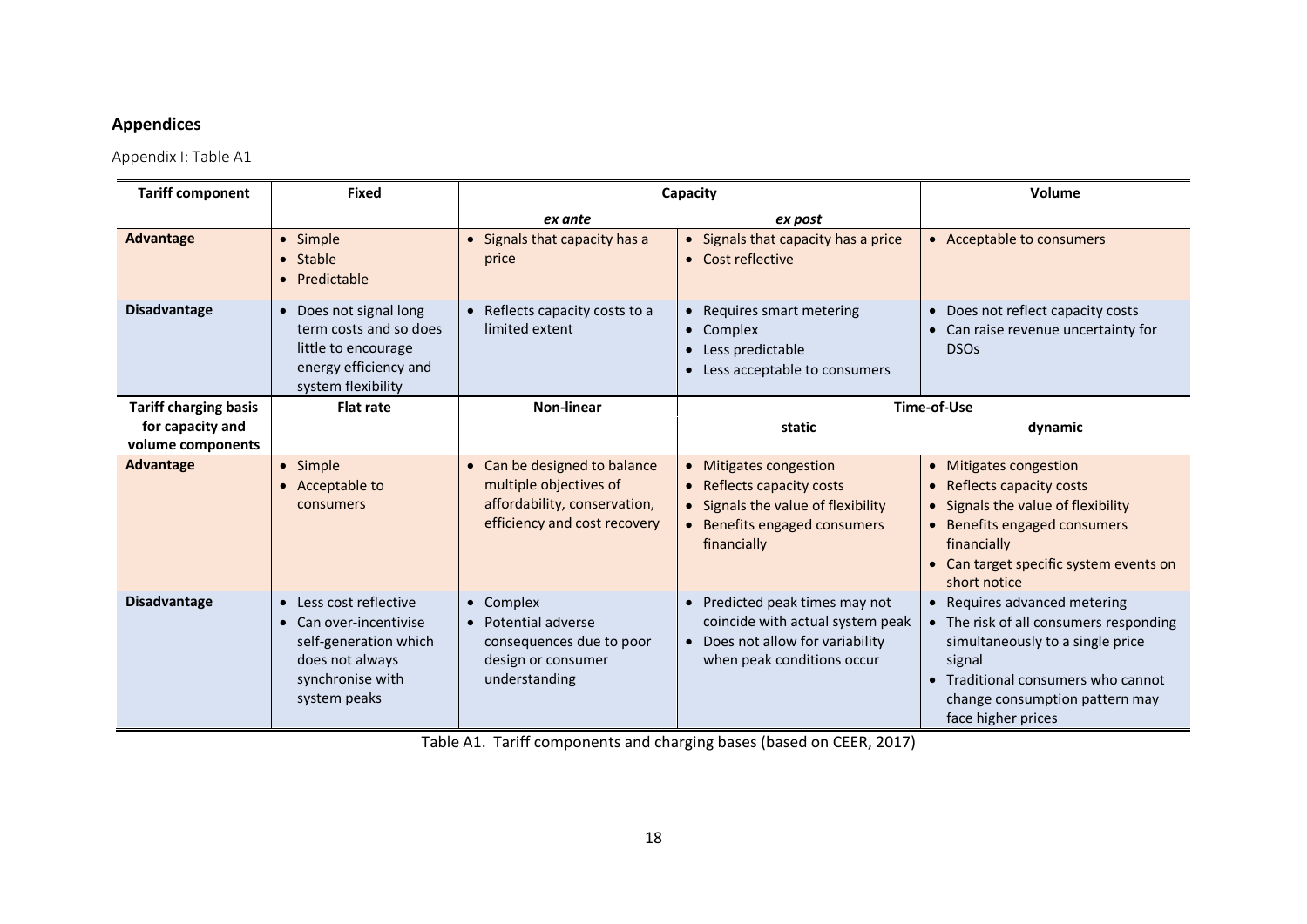### Appendix II: Case studies

At the core of practical tariff design and reform is the balance of different tariff components and/or combinations of the charging bases, and so it is useful to review the existing tariff structures in different jurisdictions, especially those attempting to accommodate new structures. This suite of cases is broadly representative, including four EU Member States, one EEA state and one US state, each tariff structure having a distinctive feature:

- **Italy**, where non-linear volumetric tariffs have been a key feature, but are to be discontinued;
- **Portugal**, where static ToU tariffs have been in place for a long time and dynamic ToU tariffs are to be introduced;
- **Romania**, where distribution tariffs are based only on volume;
- **The Netherlands**, where tariffs for household consumers are capacity-based and have no volume component;
- **Norway**, where the capacity component is expected to be given more weight, and public consultation has taken place to gather industry and consumer feedback on different models of capacity charging;
- **California – Pacific Gas & Electricity (PG&E)**, where comprehensive tariff plans, including more household-specific designs, are in place and have been extensively studied.

### **Italy**<sup>27</sup>

### *Overview*

Italy has 151 DSOs, which provide cost and quality data to the regulator, who in turn determines the distribution tariff structure. Tariff classes are first defined by customer types, namely household and business, and within each type further by voltage levels (low, medium, high and extra high). Tariffs for all classes contain fixed, capacity and volume components, but volume has a much higher weight in the design of residential tariff (66%) than in industrial tariffs (17%). Distribution and transmission tariffs are not separated for residential customers, and tariffs are not geographically differentiated. A social tariff scheme is implemented in the form of a discount for households with income lower than a fixed threshold. The cost of the scheme is not borne by DSOs.

### *Key features in tariff components and charging bases*

In Italy, the capacity component is *ex ante* through the contractual capacity, and households can choose the size of the power limit:  $\leq$  3 kW or  $>$  3 kW, to differentiate between low-use and intensive-use. The large majority of Italian households belong to the low-use group, and second homes that are not owner-occupied are charged as intensive-use households. One function of the smart meters installed in Italian homes is to ensure that the power delivered does not exceed the contractual limit, and to adjust the limit remotely upon any household request to change the limit.

ToU is not used for any of the tariff classes, but Italian households have faced IBTs for their electricity bills since the early 1970s. The volume component of distribution tariffs has a progressive structure. The initial design included three blocks which over the years grew to six, but the sizes of

<sup>&</sup>lt;sup>27</sup> The case study on Italy is based on information from Austrian Energy Market Commission (2014), European Commission (2015), CEER (2017), European Commission (2017), and RES LEGAL Europe [http://www.res](http://www.res-legal.eu/search-by-country/)[legal.eu/search-by-country/.](http://www.res-legal.eu/search-by-country/)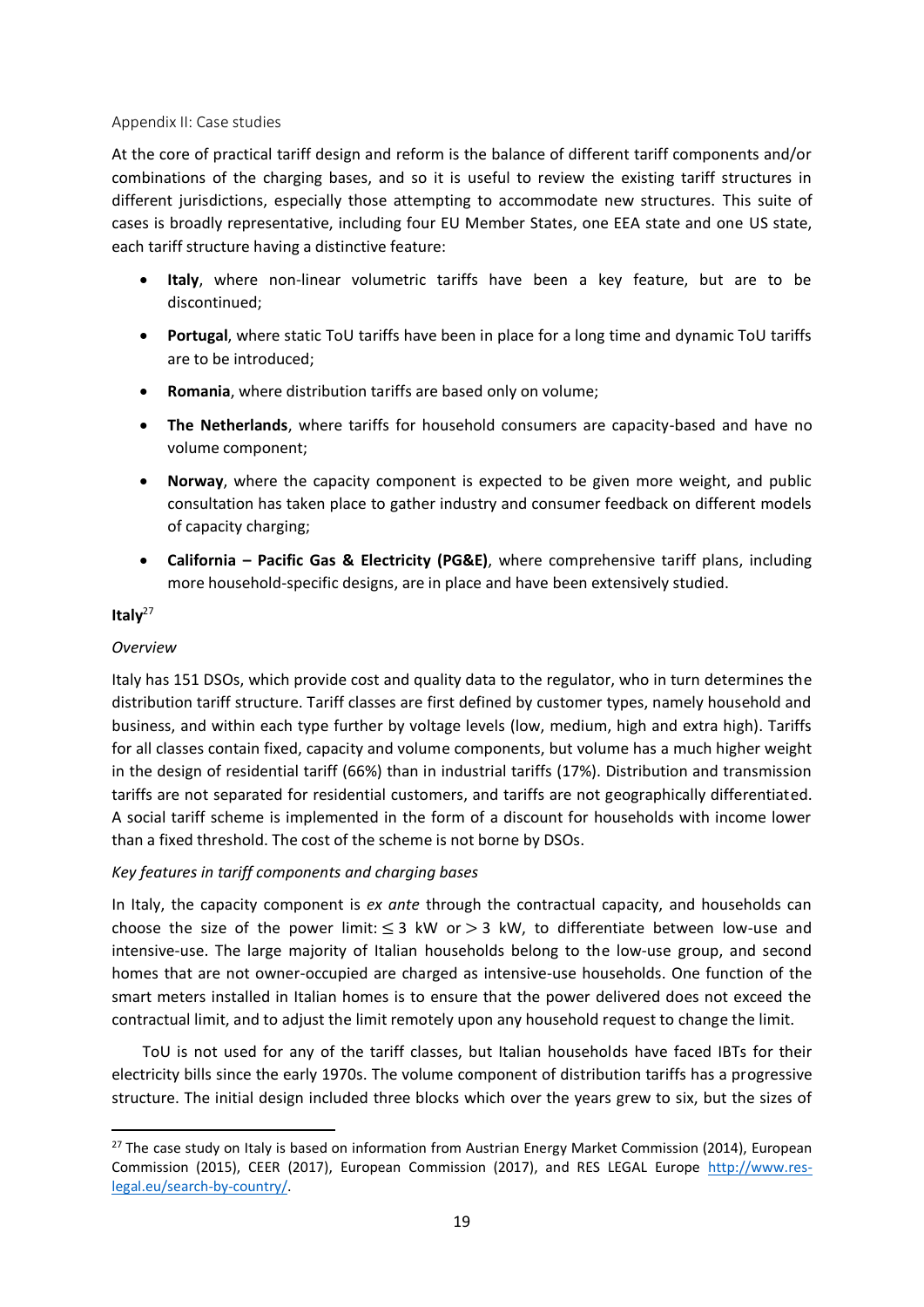the initial blocks stay the same, as shown in Table A2. Block prices are different between the two household groups for the first two blocks: cheaper for low-use households and higher for intensiveuse households (and second homes that are not owner-occupied).

| <b>Block</b> | Size (kWh)      |
|--------------|-----------------|
| 6            | 4,441 and above |
| 5            | $3,541 - 4,440$ |
| 4            | $2,641 - 3,540$ |
| 3            | $1,801 - 2,640$ |
| 2            | $901 - 1,800$   |
| 1            | $0 - 900$       |

Table A2. Block design of IBTs for Italian households

IBTs for energy distribution were initiated in Italy for conservation purposes as they provide incentives to save energy through higher marginal prices at larger consumption levels. Although block prices are not directly linked to income, since the initial consumption is priced low, IBTs also address the issue of affordability. However, the fact that the sizes of the first few blocks have not changed for the past forty years suggests that such design of IBTs has not taken account of the radical changes in households' socio-demographics and consumption patterns, and the development of technologies and the electricity sector in general.

While IBTs are an equitable option in theory, they do not always serve their purpose in practice (Lu et al., 2019). The Italian Parliament and Government identified the existing IBTs for households as ineffective and outdated. In relation to consumers, the existing IBTs are considered to have hindered transparency and hence consumer responses to investment incentives and energy efficiency measures, as the block structure has made bills extremely difficult to understand.

Tariff reform is under way to replace IBTs with linear tariffs<sup>28</sup>, to allow more flexibility to household consumers in defining their contractual capacity. Such a change may have negative distributional impacts for low-income households.

### *Self-generation and net metering*

In Italy, consumers with small-scale self-generation of renewable energy are entitled to be connected to the national electricity grid upon request. All consumers generating up to 500 kW are eligible to submit an application. Plants commissioned before 31 December 2007 were only eligible if their generation capacity did not exceed 20 kW, and plants commissioned before 31 December 2014 were eligible if their generation capacity did not exceed 200 kW. Net consumption is calculated once a year. If more energy is fed in to the network than is taken from it, plant operators are entitled to receive an economic compensation, which is calculated on the ToU basis.

### **Portugal**<sup>29</sup>

### *Overview*

The national energy regulator determines and publishes distribution tariffs for the one national and ten local DSOs in Portugal. Tariff classes are defined by voltage levels:

<sup>&</sup>lt;sup>28</sup> A similar reform took place in California in recent years, where a simplified block structure has been retained. See the case study on California for more details.

<sup>&</sup>lt;sup>29</sup> The case study on Portugal is based on information from Apolinário et al. (2006), European Commission (2015), CEER (2017), European Commission (2017), and RES LEGAL Europe [http://www.res-legal.eu/search-by](http://www.res-legal.eu/search-by-country/)[country/.](http://www.res-legal.eu/search-by-country/)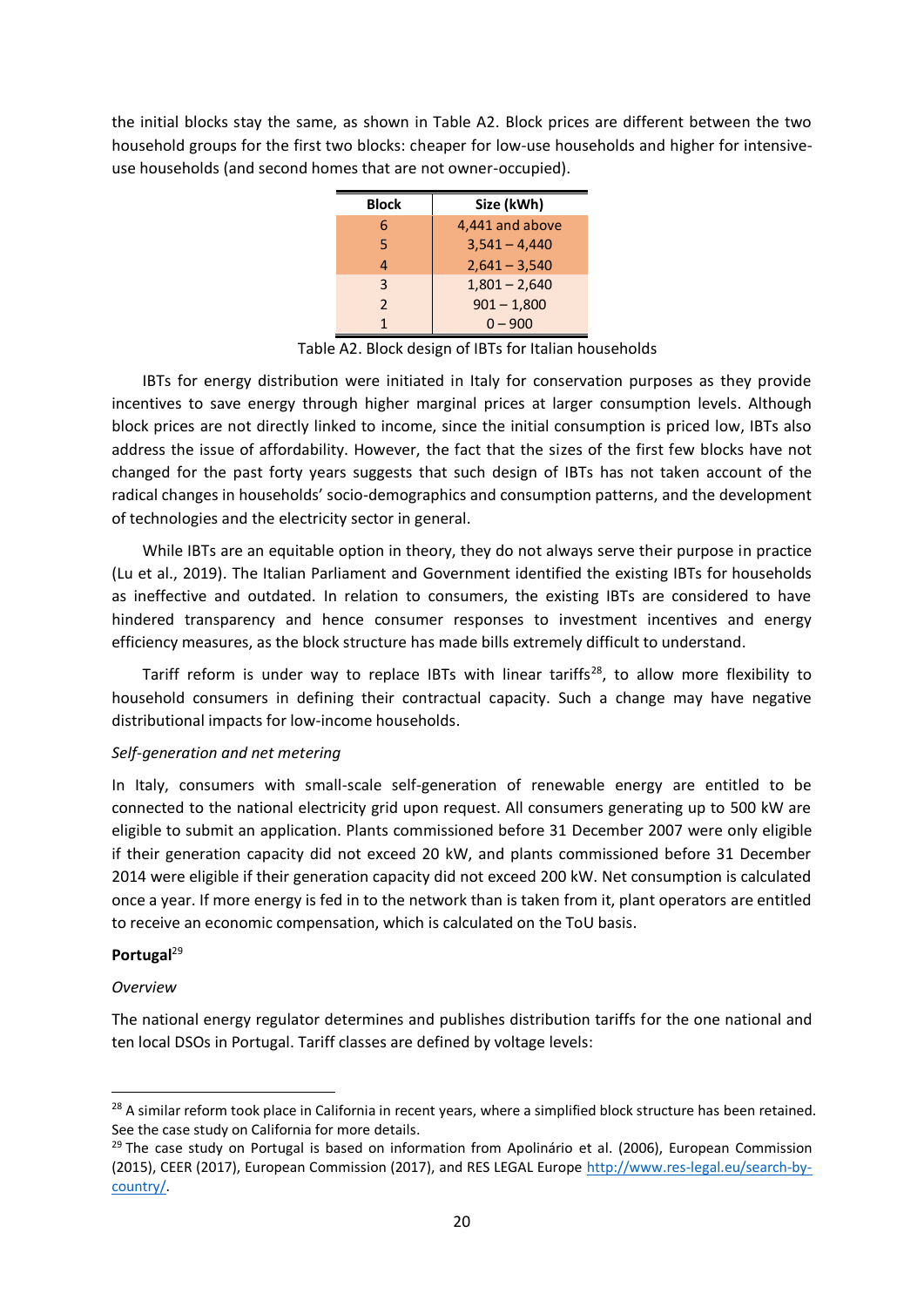- Standard low typically households;
- Special low typically small business customers;
- Medium typically small industrial customers;
- High typically large industrial customers;

Tariffs for all classes contain the same components, capacity and volume, but volume has a much higher weight in tariffs for households (62%) than tariffs for large industry (17%). Tariffs are not geographically differentiated. A social tariff scheme is applied to the network access tariff to enable an equal discount to be offered to all consumers, regardless of the contracted final tariff.

### *Key features in tariff components and charging bases*

In Portugal, the capacity component is charged through contracted power for households. While both capacity and volume components are linear, the latter can be differentiated by static ToU. The options for households are no ToU, two-period ToU (peak and off-peak), and three-period ToU (peak, off-peak and super off-peak). Industrial customers are charged on a minimum four-period ToU for their energy consumption (peak, half-peak, off-peak and super off-peak), or more periods if they request it, together with variations between two seasonal periods.

Static ToU tariffs have been used in Portugal for a long time, representing 80% of the total demand. To benefit further from demand-side flexibility and to promote more efficient use of the network, the Portuguese energy regulator has created the regulatory framework to introduce dynamic ToU. As part of the cost benefit analysis, a pilot project has recently started with volunteer industrial users. Such a gradual, phased approach avoids the potential adverse impact on some consumer groups who are unable to react to price signals.

### **Romania**<sup>30</sup>

### *Overview*

Romania has eight DSOs. The Romanian Energy Regulatory Authority takes the main responsibility for setting distribution tariffs. DSOs may propose a change in the tariff for the regulator to access. Tariff classes are defined by voltage level (low, medium and high), which typically correspond to household, small industrial and large industrial, although no formal distinction is made between customer types. Households whose members earn an average income equal to or below the minimum wage may be eligible for social tariffs.

### *Key features in tariff components and charging bases*

Romania is a special case where customers in all classes are charged only by the volume component. The pricing of the volume component is linear, although tariff levels differ across the eight DSO regions. Tariffs are not time-differentiated.

### **The Netherlands**<sup>31</sup>

*Overview* 

<sup>&</sup>lt;sup>30</sup> The case study on Romania is based on information from Diaconu et al. (2009), European Commission (2015) and European Commission (2017).

 $31$  The case study on The Netherlands is based on information from European Commission (2015), CEER (2017) and European Commission (2017).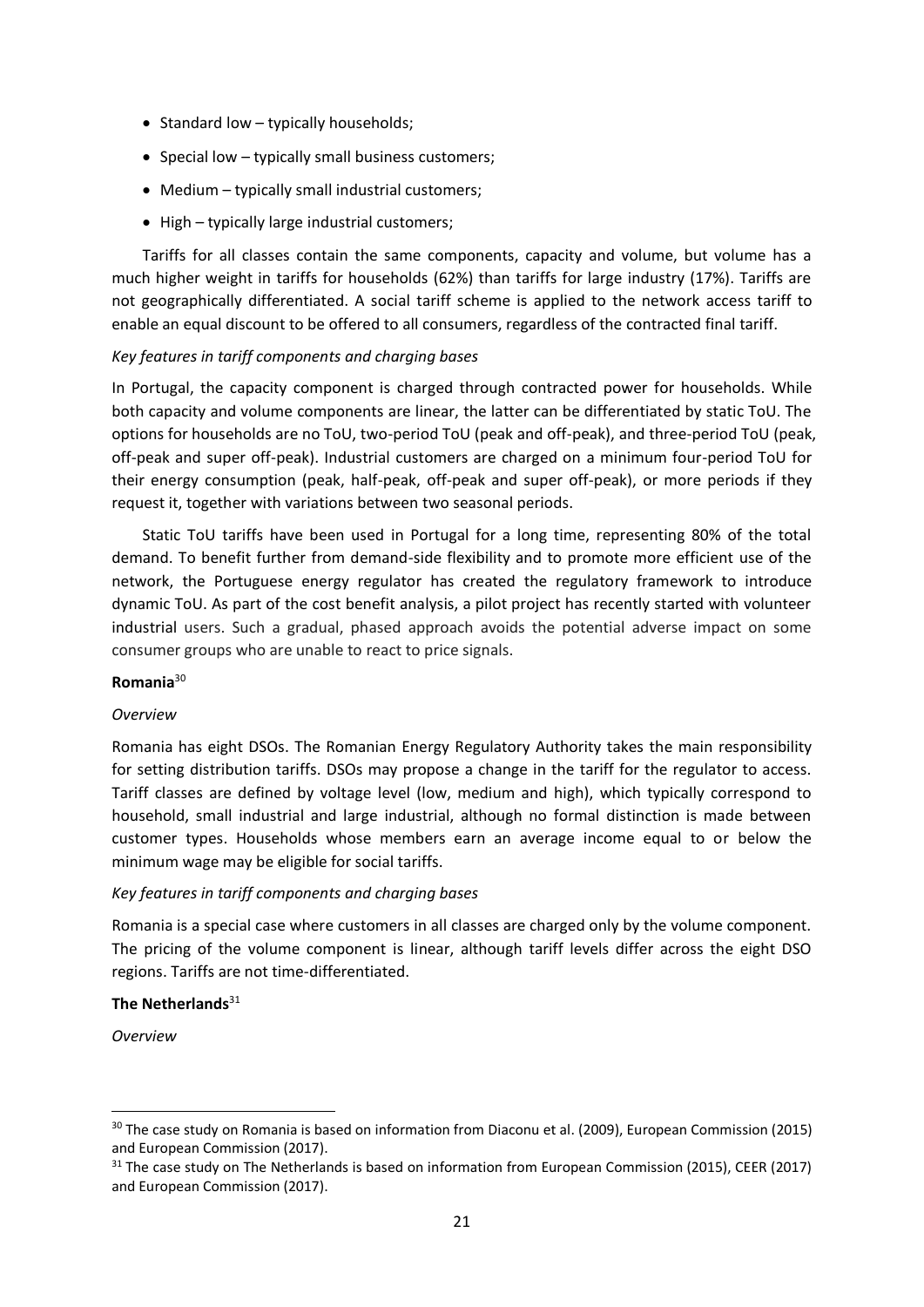Eight DSOs distribute electricity in The Netherlands, and propose tariff structures to the regulator, who makes the final decision. Tariff classes are defined mostly by customer types, namely residential, small industrial and large industrial. Residential and small industrial customers are also defined as small users (connection size  $\leq$  3× 80 A). Tariffs for different classes contain different components:

- Residential: fixed and capacity;
- Small industrial: capacity;
- Large industrial: capacity and volume.

Tariffs are similar for customers belonging to the same class. A separate, nationally-uniform metering tariff is available for residential and small industrial customers; for large industrial customers the market for metering is liberalised. There is no social tariff in The Netherlands.

### *Key features in tariff components and charging bases*

In The Netherlands, all tariff components used are linear within each tariff class. ToU is used to a limited extent for large industrial customers. One distinctive feature is that the combination of tariff components differs across tariff classes, and, in particular, there is no volume component for residential and small industrial classes. Such capacity-based tariffs were introduced in 2009 for greater cost reflectivity and efficiency, as well as to reduce administrative costs considerably through simplified billing.

Small users are further divided into six capacity categories. As shown in Table A3, each category is assigned an 'accountable capacity' factor, which is lowest (0.05) in category 1 and increases to 50 in category 6. The tariff level charged for each category is determined by the product of a general tariff  $(\varepsilon/kW)$  set by ACM, the competition authority, and the respective category factor.

However, the distributional impact of this tariff reform needed to be considered. *Ceteris paribus*, compared to volume-based tariffs, capacity-based tariffs would benefit households whose volumetric consumption is relatively high but connection capacity is relatively low; and would recover more costs from households whose volumetric consumption is relatively low but have high connection capacity. To mitigate the distributional impacts, such as sudden and large bill increases for some, households in The Netherlands were encouraged, through a reduction in connection fee, to lower their connection capacity. Those who could not reduce connection capacity were offered compensation, as their new bills would be significantly higher. However, because of the favourable conditions offered to consumers, the incomes of DSOs did not increase with the expected cost reduction.

| <b>Customer</b><br>category | Capacity                                                                              | <b>Accountable capacity</b><br>factor |
|-----------------------------|---------------------------------------------------------------------------------------|---------------------------------------|
| 1                           | $\leq$ 1×6 A on the switched network                                                  | 0.05                                  |
| 2                           | $\leq$ 3×25 A + all 1-phase connection                                                | 4                                     |
| 3                           | $3 \times 25$ A – $3 \times 35$ A                                                     | 20                                    |
| 4                           | $3\times35$ A - $3\times50$ A                                                         | 30                                    |
| 5                           | $3\times50$ A $-3\times63$ A                                                          | 40                                    |
| 6                           | $3\times 63$ A $-3\times 80$ A                                                        | 50                                    |
|                             | Tariff level for each category is given by General tariff $\epsilon/kW \times$ factor |                                       |

Table A3. Capacity tariffs for small users in The Netherlands

*Self-generation and net metering*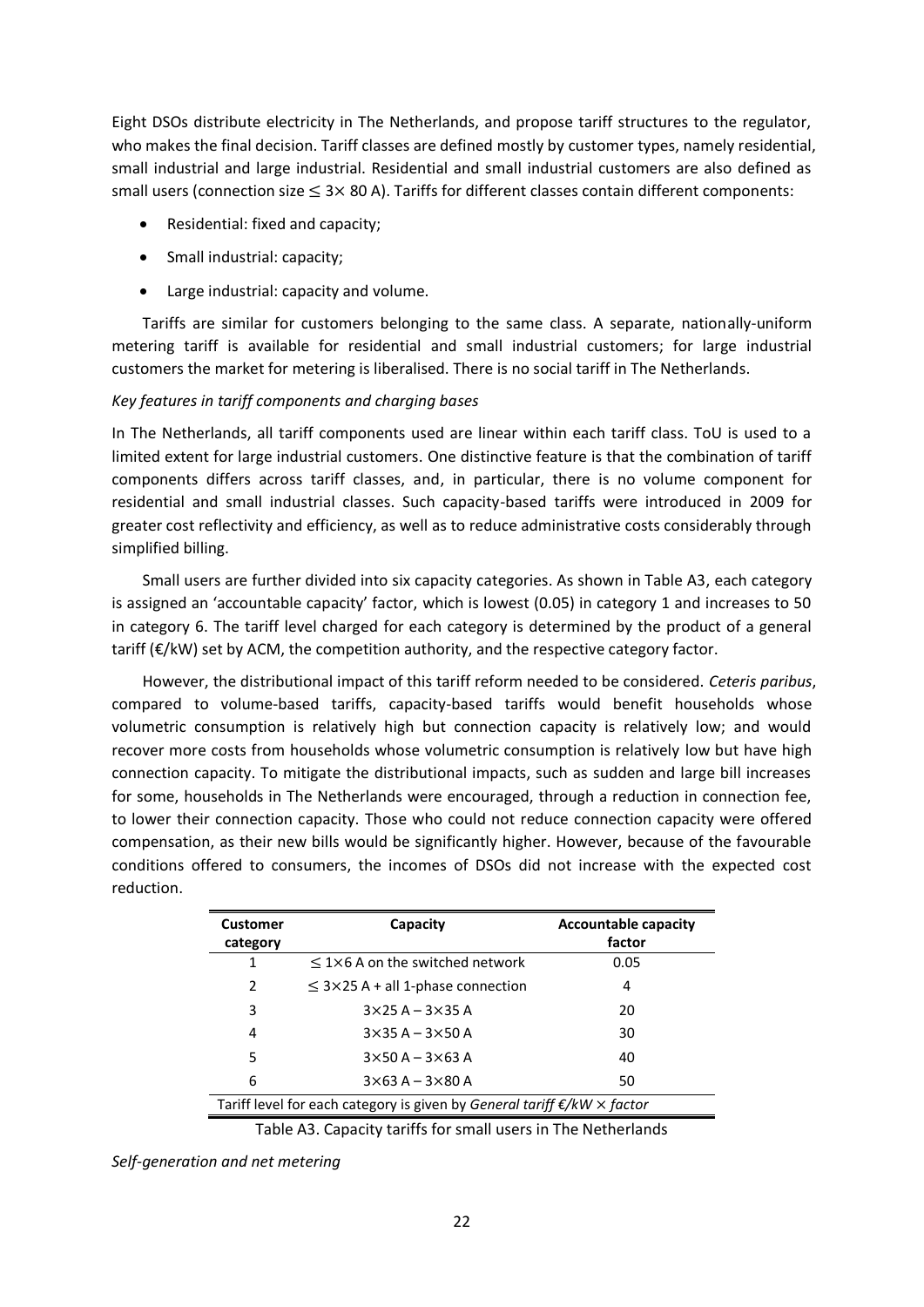The market for solar PV is relatively mature in The Netherlands, with prosumers being defined and regulated in general Energy or Electricity law. The Electricity Act sets out residential prosumers' right to feed self-generated electricity into the grid, for which grid operators must provide a contract to prosumers. Compensation to prosumers is determined by the net metering scheme. Under the net metering scheme, the electricity bill summarises how much electricity the prosumer has produced and the supplier has delivered, respectively, and the prosumer is only invoiced for the difference, i.e. net consumption. In order to participate in the scheme, the prosumer has to be a small user (connection size  $\leq 3 \times 80$  A), with electricity supplied to and extracted from the same connection.

### **Norway**<sup>32</sup>

### *Overview*

The 131 DSOs in Norway have a high degree of freedom in designing network tariffs, which are subject to revenue caps set by NVE, the regulator, but not to detailed regulatory approval. Tariff class is defined by the voltage level to which a customer is connected. As a minimum, tariffs contain fixed and volume components, and a capacity component usually applies in addition for customers with high consumption ( $> 100,000$  kWh/year) or high installed capacity ( $> 80$  or 125 A). For small users the fixed component accounts for around 30% of the total network tariff on average.

### *Key features in tariff components and charging bases*

While households in Norway do not currently face capacity charges, NVE intends to make capacity a mandatory component to be included by DSOs in their tariff designs, and that "capacity (kW) requirements are expected to be at least as important as energy (kWh) requirements". In order to achieve this objective, several models for capacity tariffs have been proposed:

- Installed capacity (NOK/A or kW);
- Subscribed capacity, with penalties for over-consumption, or use of smart meters to enforce the subscribed limit (the latter is similar to the Italian experience);
- Measured capacity usage (NOK/kW);
- ToU tariffs as an alternative to measured capacity.

Relating these models to Table A4, installed and subscribed capacity refer to *ex ante* contractual capacity. For installed capacity, the charge would be a fixed annual fee, differentiated by the level of connection. Subscribed capacity would mean a certain amount of capacity at a given price per unit. Measured capacity is *ex post* and requires further definition, e.g. whether it is peak demand within a defined period or an average of several peaks. Measured capacity requires advanced smart metering and all Norwegian households are expected to have the advanced metering system in place by the beginning of 2019. This also enables the use of ToU tariffs, which signal peak demand, and is considered as a potential alternative to measured capacity.

 $32$  The case study on Norway is based on information from NVE (2016, 2017), CEER (2017) and European Commission (2017).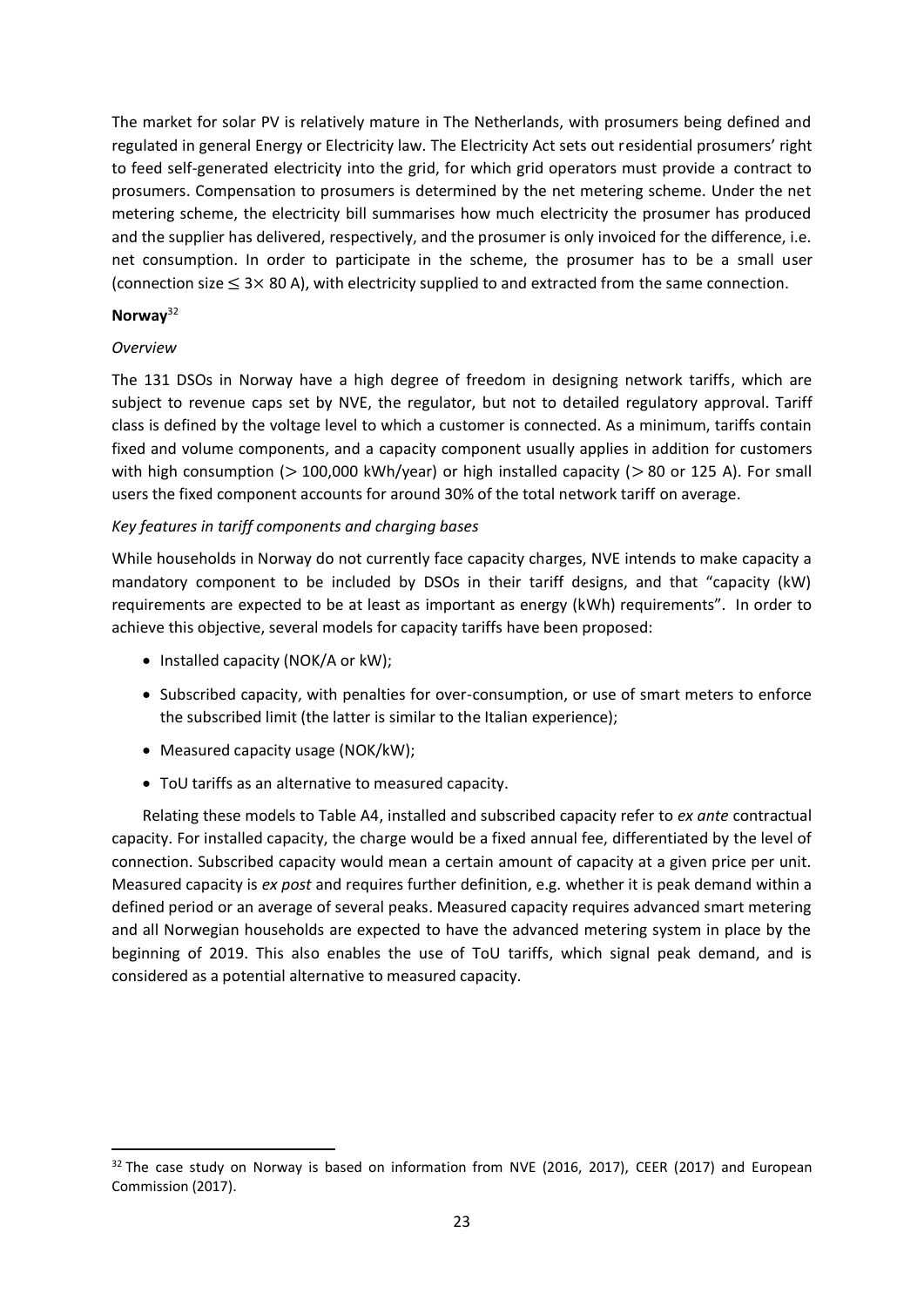| <b>Models</b>       | <b>Public consultation</b>                                                                                                                                                                                                                                                                | Household consumer survey                                                                                                                                                                   | <b>NVE</b>                                                                                                                                        |
|---------------------|-------------------------------------------------------------------------------------------------------------------------------------------------------------------------------------------------------------------------------------------------------------------------------------------|---------------------------------------------------------------------------------------------------------------------------------------------------------------------------------------------|---------------------------------------------------------------------------------------------------------------------------------------------------|
| Installed capacity  | Indicates high capacity is more expensive than<br>$\bullet$<br>low capacity<br>• Not very dynamic<br>• Predictable in cost and revenue for customer<br>and DSOs<br>• Gives customers the scope to respond and<br>influence their costs<br>• Not a strong signal to reduce capacity demand | • Perceived as inflexible<br>Lack of motivation to adjust<br>behaviour<br>One may choose higher capacity<br>than usually required to avoid<br>power-cut situation                           | Encourages DSOs to map customers' installed<br>capacity                                                                                           |
| Subscribed capacity | • Not obvious in incentivising efficient use of the<br>network<br>• Not preferred                                                                                                                                                                                                         | • Most appealing option to most of<br>the survey participants<br>• More comprehensible<br>Easy to relate to as similar to other<br>subscriptions (e.g. mobile phone<br>and broadband plans) | Does not plan to amend regulations in order to<br>facilitate tariffs based on subscribed capacity                                                 |
| Measured capacity   | • Links directly consumer behaviour and bills<br>• Best suited for capacity charging                                                                                                                                                                                                      | Difficult to understand<br>Complex and unpredictable<br>Difficult to see implications<br>$\bullet$<br>• No one preferred                                                                    | Intends to provide clearer guidelines to<br>standardise how the settlement basis and<br>settlement periods for capacity charges are<br>determined |
| Time-of-Use         | • Easy to communicate to customers than the<br>idea of maximum capacity<br>Simple for customers to relate to and thus<br>$\bullet$<br>change behaviour<br>• Attractive<br>• Relatively easy to calculate and verify<br>profitability                                                      | • Intuitive and coherent<br>Easy to understand and relate to<br>Not unanimously appealing to<br>$\bullet$<br>everyone<br>Unfair as punishes inflexibility over<br>daily routine             | Intends to open up for ToU tariffs as an<br>alternative to measured capacity charges                                                              |

Table A4. Consultation responses, consumer survey findings and NVE assessments regarding models of capacity charging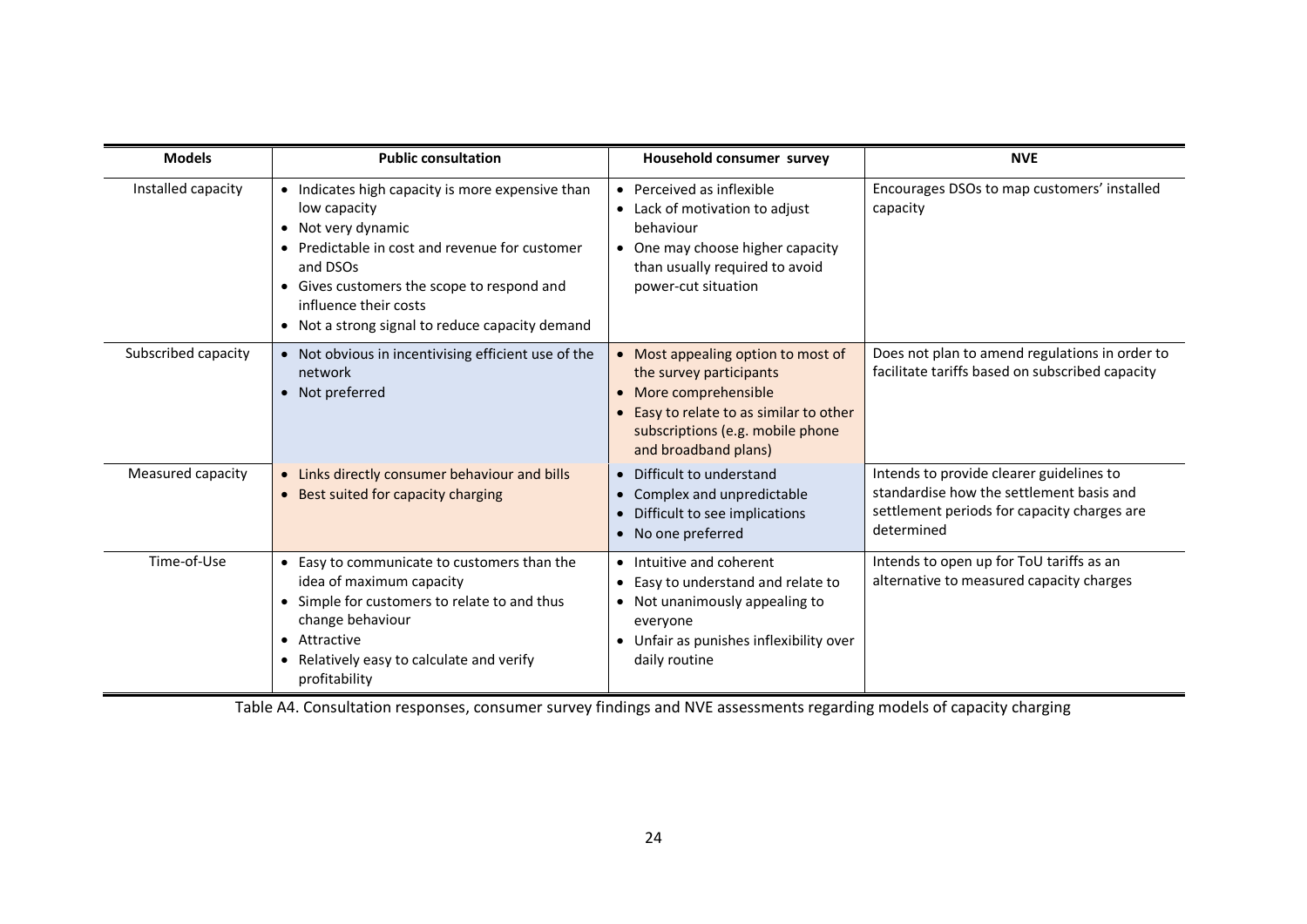In 2015, NVE launched a public consultation regarding the possible changes to the regulation for setting network tariffs for customers on low voltage supply  $(\leq 22 \text{ kV})$ . The aim was to provide clearer guidelines for network tariff design, including the choice of capacity charging models. NVE also commissioned a survey on households' attitudes and preferences over various models of designing the capacity component. Table A4 above collates the responses to public consultation, findings from the consumer survey, and NVE's intentions with respect to implementing the four models. Note that the responses from the consumer survey differ from those voiced in the public consultation, where a proportion of contributions were from industry players with much better understanding of the capacity component than average household respondents.<sup>33</sup> The contradictory preferences are highlighted in Table A4.

### **California (PG&E)**<sup>34</sup>

### *Overview*

PG&E is a monopoly supplier to the northern part of California and is regulated by the California Public Utilities Commission. The regulator specifies revenue caps and PG&E determines network tariffs. Customers are broadly divided into residential and business classes, and in this case study, we focus entirely on tariffs for households. Household tariffs contain fixed and volume components, and for the volume component both IBTs and ToU tariffs are available.

A number of social and medical tariff schemes are in place. The California Alternate Rates for Energy (CARE) Program offers a discount of 20% or more on monthly bills of eligible and enrolled households. The Family Electric Rate Assistance (FERA) Program offers a discount on monthly bills for income-qualified households with three or more residents upon enrolment. The Medical Baseline Program provides financial assistance to households with special energy needs due to qualifying medical conditions. Any households with one or more residents who have a serious illness that could become life-threatening if energy service is disconnected upon non-payment can apply to become a Vulnerable Customer.

Note that these social and medical schemes, as well as the various tariff plans outlined below, are available if household opt-in for them, so engagement and response from consumers are crucial.

### *Key features in tariff components and charging bases*

California has a long history of using IBTs, also known as tiered rate structures, to charge volumetric electricity consumption. An IBT was established during the energy crisis in 2001, and in 2015, most households were on a four-block IBT. A new design of IBT was introduced in 2015 to provide households with a clearer understanding of consumption and a simpler interpretation of bills.

The new design, as shown in Figure A1, has three blocks. Tier 1 is the baseline allowance, which is priced the lowest. A distinctive feature here is that the size of this allowance to some extent reflects household specifics, i.e. location and heating source, as well as the season, i.e. summer (May 1 – October 31) or winter (November 1 – April 30). Tier 2 is then applied to consumption levels between 101% and 400% of the household's own baseline and is priced at a higher level. Any consumption beyond tier 2, which is more than 400% of the baseline, is regarded as high usage and attracts a high use surcharge.

<sup>&</sup>lt;sup>33</sup> The main documents of public consultation and summary, and consumer focus-group survey are only available in Norwegian. Table A4 is based on shorter English summaries of the main findings. We are unable to comment on issues related to methodology and process, and hence the robustness of the findings.

<sup>&</sup>lt;sup>34</sup> The case study on PG&E is based on information available on PG&E's website, especially under the section RESIDETIAL – [RATE PLANS.](https://www.pge.com/en_US/residential/rate-plans/rate-plan-options/understanding-rate-plans/understanding-rate-plans.page)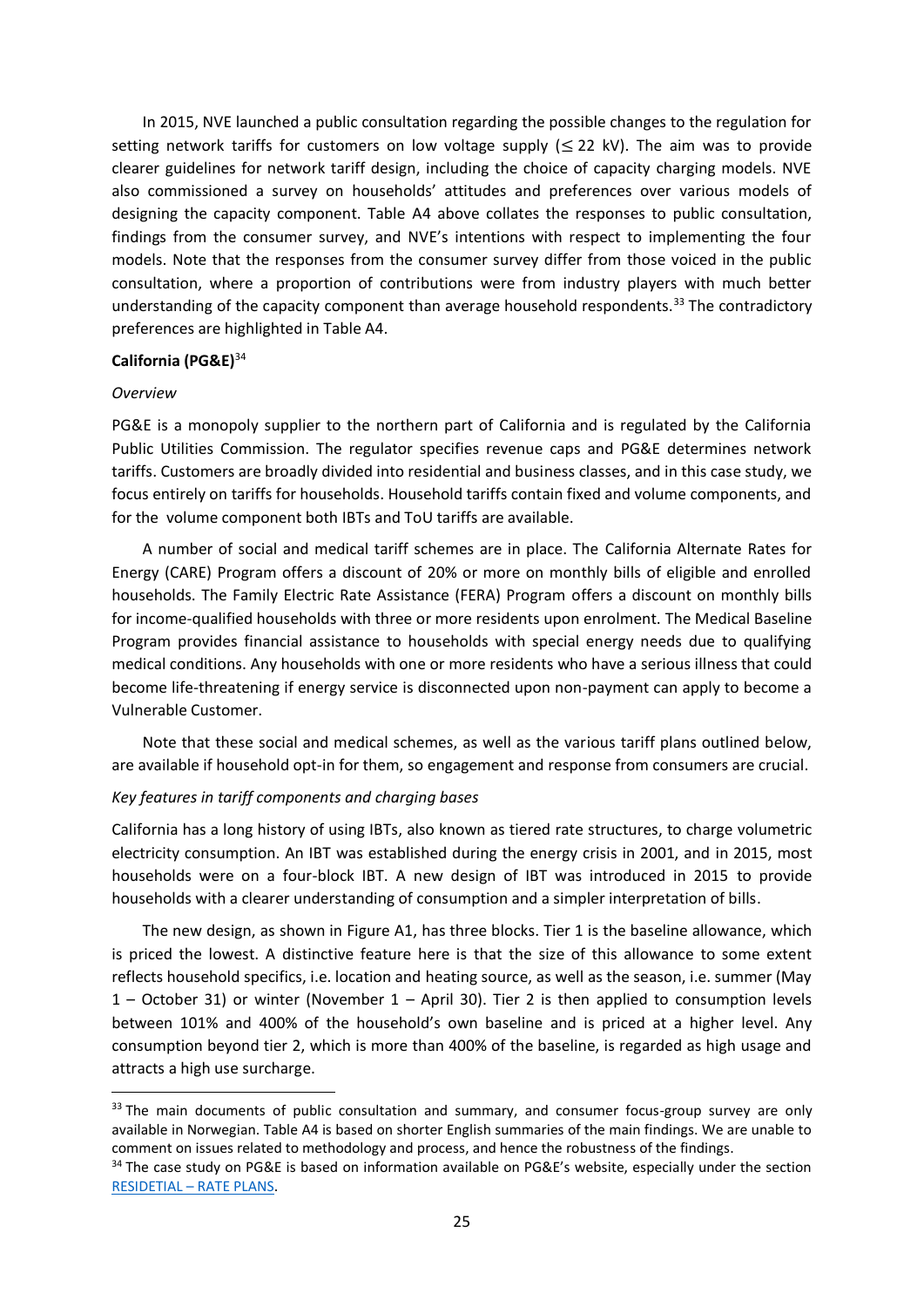

PG&E offers three plans for ToU tariffs, with different peak hours. Prices also vary with season; the eight winter months have lower prices than the four summer months. ToU tariffs may also have a block structure. Under the first ToU plan, a baseline allowance equal to that under the IBT is included. Households enjoy a discount per kWh, known as the Baseline Credit, until the baseline allowance is reached. Households therefore have the opportunity to save more if they can reduce total volumetric consumption and shift consumption to off-peak hours.<sup>35</sup> The second plan does not include any block structure, and the plan price is lower than the price after baseline allowance is reached under the *first scheme*. PG&E expects most households to have transitioned to a ToU plan by 2020.

Besides the two charging bases, IBT and ToU, PG&E further provides "add-ons" that households can choose to enhance their base plans. With SmartRate add-on, households are offered a reduced price if they minimise their electricity consumption on especially hot days ( $\geq$  96°F, called SmartDays) for a maximum of 15 days a year. This add-on is capacity-related and targets system demand peaks in hot weather. Enrolled households are notified the day prior to a SmartDay so that they can plan ahead to reduce consumption. PG&E claims that households can reduce their summer bills by up to 20% on households' summer bills through this scheme.

Solar Choice Plan is another option, giving households the choice of having half or all of their electricity supplied from solar energy, even if they have not purchased and installed any solar PV themselves. This 'go-clean' option further allows households to choose whether they would like supplies from a pool of solar projects in Northern and Central California, or from a regional and specific project. This plan appears to be more inclusive as those who have not invested directly in self-generation are still able to contribute to, and gain benefits from, clean energy.

These various tariff options can only achieve their design objectives if households actually opt-in to them. Fowlie et al. (2017) suggest that, while ToU tariffs have been found to reduce usage significantly during peak hours compared with tariffs that are not time-varying, the effect is much stronger for the group of households whose default tariff plan is ToU-based than the group of households who need to opt-in to a ToU tariff. This default effect, as they explain, is largely due to the inattention of consumers, and mirrors non-engagement from the energy market witnessed in Europe.

### *Self-generation and net metering*

Households with self-generation are invoiced for their net usage under PG&E'S Net Energy Metering option. A special net meter is installed to measure the difference between the amount of self-

<sup>&</sup>lt;sup>35</sup> Information on PG&E's [Find you best rate](https://www.pge.com/en_US/residential/rate-plans/how-rates-work/find-my-best-rate-plan.page) plan page suggests the third ToU plan includes Baseline Credit as well, which is not clear from the [Time-of-Use rate plans](https://www.pge.com/en_US/residential/rate-plans/rate-plan-options/time-of-use-base-plan/not-enrolled.page) page.